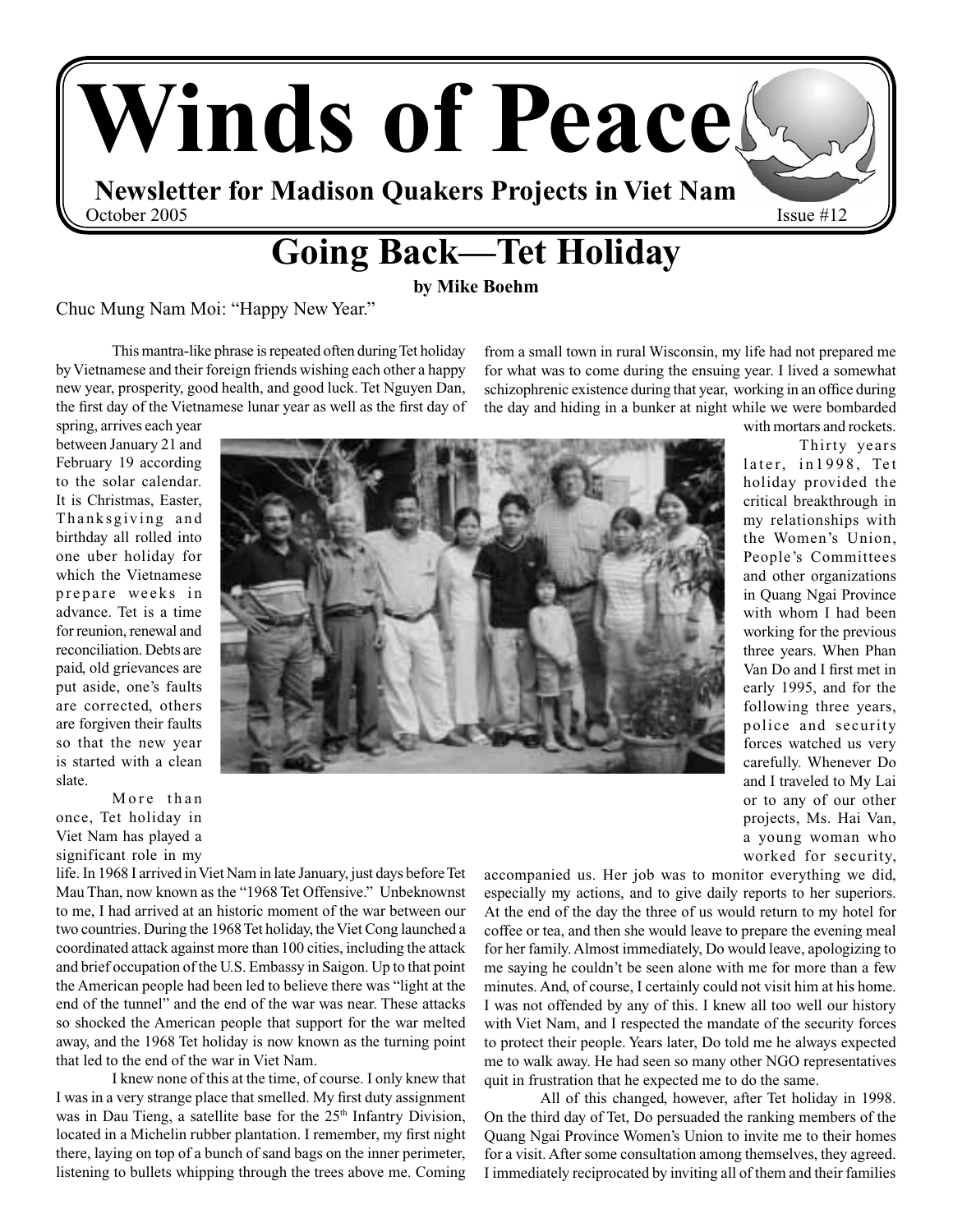to My Khe beach in the afternoon. So during the morning I was taken to each of the women's homes for a brief visit and meal and in the afternoon we all piled into a passenger bus and headed to the beach. There we spent the afternoon eating, toasting each other, singing and laughing. From that time on, my relationships with the Women's Union, and especially with the security forces, changed dramatically.

Over the years I have been drawn more and more deeply into the lives of Do and his wife Ngon's immediate and extended families. The next Tet holiday I celebrated in Viet Nam, I was taken by Do to the graves of his ancestors, which we could not have done previous to the breakthrough of 1998 Tet holiday. As Do prayed and offered incense to his ancestors, he also introduced me to them as another member of the family. He then instructed me in how to offer incense to his ancestors. As I bowed to them, my prayer included my feelings of being part of their family and my respect for Do for his efforts in working for peace and helping the poor.

Ngon's extended family has become the focal point for most family gatherings. They live in Tinh Hoa village, which is located just a few miles north of My Lai. There we celebrate the joys and sorrows of the family member's lives. It was there that Ngoan, Ngon's younger brother, while talking to me about being a member of the family said, "When I fall down you pick me up; when you fall down I pick you up." It was there that Do asked me last year if I would be the godfather for his granddaughter and if I would allow them to name her after me. (Vietnamese people cannot pronounce the 'k' in Mike and so have called me Mr. Mai all these years. Mai is a name for men and women in Viet Nam.)

This year I arrived in Noi Bai airport the day before Tet and was met by Do. He had already booked our flight to Da Nang



Mike with god daughter Le Mai.

and so, jet-lagged and sleep deprived, I continued with him to Da Nang where we hired a car and drove to Quang Ngai town. For the next three days we celebrated Tet there. As in years before, these three days were a blur, a montage of "eating Tet" with family, friends and strangers, all of whom stopped by unannounced, as we in turn stopped by their homes unannounced.

 Tet holiday sets the tone for the ongoing efforts by the people of Viet Nam to strengthen relationships throughout the rest of the year. These "ties that bind" permeate all relationships in Viet Nam and are vital for the emotional health of the people. Being a foreigner, I will never enter as deeply into the lives of my family and friends in Viet Nam as I would if I were Vietnamese. But I have found over the years that I need my family there to give me strength in the face of the wrenching emotional consequences of working in Viet Nam. More than once over the years my family there has "picked me up," as I hope I have "picked them up."



A Bhuddist monk looks on as I "shake the sticks." My Vietnamese family has been very concerned for me over the years because I have not yet married. So, three years ago, they took me to Thien An pagoda (located between Quang Ngai town and My Lai) to pray, burn incense and then shake the bamboo sticks. Each bamboo stick has a number and symbol on it. The cup is shaken until just one stick falls out. The monk then led me to meet with the Master of the pagoda who took one look at the stick and asked me what my question was. When I asked him when I would get married, he looked at the stick again and said, "Within one year."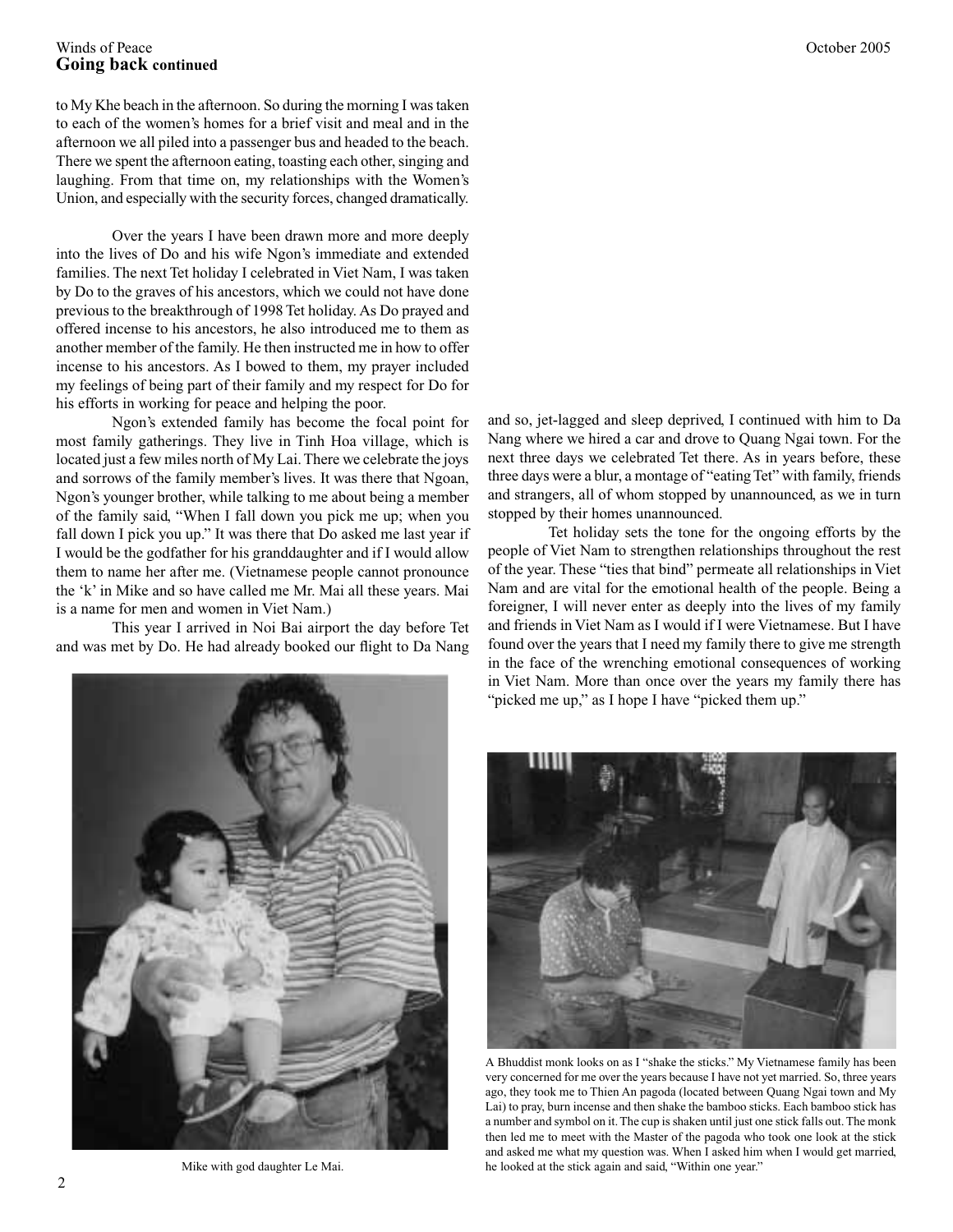The efforts that Phan Van Do and I have put into relationshipbuilding all these years has been important for better understanding between Do and I, between our various partners and in a broader sense for better understanding between our two countries. Building relations also has its practical side.

 We had been receiving requests from the Tu Nghia District Women's Union for the last few years for a computer, printer, and software so they could better administer the growing number of villages with loan fund programs. Neither Do nor I are trained in computers so we didn't know what was the best solution to their request, what was the best computer, appropriate software and so on.

 This year Do contacted our friend Ly Van Ngoan. Ngoan is the director of Dung Quat Center for Informatics Technology Training and Development, which teaches young Vietnamese students the specialized English necessary for using computers. Over the years he has asked me to speak to his classes so they could hear a native English speaker. Do and I have also celebrated Tet holiday with him and his family a number of times. All of this has helped create a close relationship with Ngoan and so, when Do called him from my hotel earlier this year to ask for his suggestions about an appropriate



computer and software, he responded immediately. He was in a car when Do reached him. When he hung up, he called two of his former students to come to my hotel to meet with us. The relationship between teacher and student is very strong, so Ngoan's students dropped what they were doing, installing programs for an important Ministry of the provincial government, and came to meet with us. As they listened to Do explain our needs, they began taking notes, and by the end of the next day had bought the appropriate equipment and software and had installed it for the Tu Nghia District Women's Union.

 This kind of weaving together of lives creates an intricate network where people lean on each other and call on each other for assistance. As a result of all these years of relationship-building we, the Madison Quakers, have become a part of the warp and weft of the weaving that is the structure of Vietnamese life.



Renowned Vietnamese folksinger, entertains at Tet holiday gathering.

One particular Tet holiday some years ago brought out the surreal aspects of the meeting of East and West. A few years ago Do and I were celebrating Tet holiday with Mrs. Tuyet, at the time Vice-Chair of the Quang Ngai Province Women's Union, and her family in Quang Ngai town. In the next room but within view of the all of us sitting at the table was a television airing the Guinness Book of World Records program.

 As we sat around the table, eating Tet holiday food and sharing traditions that were thousands of years old, we also watched television. A young man on the television show snorted milk up his nose and squirted it out his eye, another man guided a tarantula into his mouth and held it there until he had the record, and finally a young man stripped to his shorts to push his body through a tennis racket.

 The TV program proved to be a minor distraction, and we all went back to our traditional Tet meal when it was over. Americans who care for the people of Viet Nam have expressed concern that the Vietnamese will be swallowed completely by their desire for western goods and western ways.

 However, for more than 3,000 years the people of Viet Nam have been conquered (once for one thousand years by China), and yet they have always retained their cultural identity.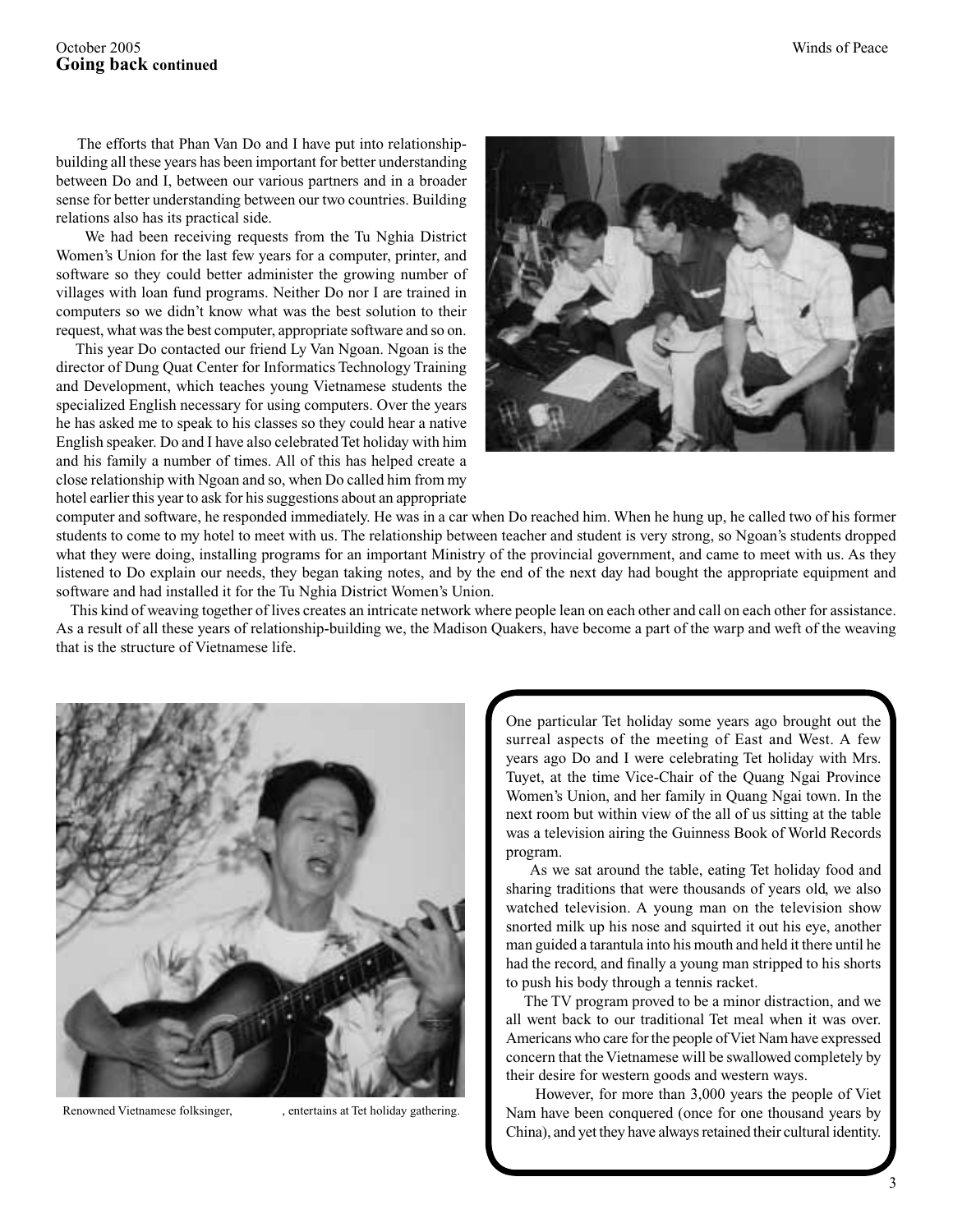## **Letters**

### **In keeping with this newsletter's purpose to educate and promote discussion, we will print not only letters which support our work, but also letters critical of this work. We request that all letters be signed by the writer.**

November 18, 2004

#### Dear Friends:

 I am writing to express my appreciation for the work you and Mike Boehm are doing for peace in Viet Nam. Several days ago I met Mike and watched his slide presentation at the La Jolla Friends meeting house (7380 Eads Ave., La Jolla, CA 92037-5034). The peace park, the loan funds, and the Sisters Meeting Sisters program are all particularly inspiring parts of your work. I was also happy to see you honoring Rachel Corrie for her sacrifice in Palestine and making an effort to help ethnic minorities in Vietnam as well–it shows an integrity and consistency in your approach.

 Your work is extremely important because you are providing a model for those who have been engaged in fighting (or supporting the fighting, which includes everyone in the U.S. who pays taxes) to heal those ancient wounds. There are new wounds accruing at this moment in the new Viet Nam War in Iraq, perhaps the new My Lai in Fallujah; so working for peace is as important now as ever. I wish I had known about someone doing similar work as yours when I was younger. Reading many books about Viet Nam in the early 1980s influenced my decision as a teenager to join the U.S. Marine Corps. I served on active duty as a lieutenant during the 1991 Gulf War. Although I did not go to the Middle East, friends did, and during the buildup and early phase of the fighting, I fully expected to be sent in as a replacement. As someone formerly trained to fight, I am now striving for peace.

 It is so inspiring hearing about former enemies meeting one another, becoming friends and planting trees for peace. As a peace activist, I hear a lot of bad news especially these days, so hearing the success stories is very important. Having a peace park is a wonderful idea and it is amazing to have one at the site of My Lai. I've been to the National Holocaust Museum in Washington, DC and spent a year in Germany so have seen Holocaust memorials there too. They talk a lot about never forgetting , but not as much about healing and peace. Perhaps it will take several more centuries to work through the grief of such horrible events.

 You are breaking new ground on this path towards peaceful reconciliation. Your work shows how the Vietnamese are an incredible people. Mike's slides and his stories showed a part of the suffering the villagers endured, and yet they also had a remarkable resilience of spirit. To think that 300,000 Vietnamese are still MIA (missing in action) from the American phase of the war there–that's five times the number of U.S. dead, whose names are on the Viet Nam Memorial in Washington, DC (designed by Maya Lin). Furthermore, there are three million Vietnamese dead, or fifty times the number of U.S. servicemen on the Viet Nam Memorial. I look forward to the day when we have all those Vietnamese names on a memorial in Washington, and we are planting trees there. They will go well with the Slavery Memorial and Native American Holocaust museums.

 It is sad and telling that the corporate media show no interest in the work you are doing. Do not be discouraged if the corporate media refuses to follow you. We know who funds the big media conglomerates: corporations such as General Electric who are complicit in nuclear weapons (WMD) production and who profit from a climate of hostility and war. May I suggest you contact DemocracyNow. org, The Nation, Zmag, and other non-corporate media outlets. There is a vital, growing progressive community who would love to hear about your positive work.

 Please send me three sets of My Lai greeting cards. I look forward to sending these to friends and family for the holiday season to spread the word about your good work.

Sincerely, Douglas T. McGetchin

#### 11/30/2004

Ladies and gentlemen:

 Please use these funds for Projects in VietNam– Loan funds. Thank you for this opportunity to make some amends for my part in the Viet Nam War. I never went in-country, but I supported the war by joining the Marine Corps and volunteering for Nam. Please tell the older Vietnamese you meet that I am sorry. Such an apology may not be appreciated. That's understandable. It is pitiful against two million meaningless deaths, and unfortunately, the meaningless deaths continue in places like Iraq. But, tell the Vietnamese there are real Americans who learn from their mistakes and who fight against American aggression for American ideals. Sincerely,

John F. Scanlon

Please send me a pack of the My Lai Greeting Cards. Thank you for all that you're doing to make the world a better place. Peace,

Paige Alisen

#### Mike Boehm, Chairman

 Hi. We wanted to contribute to the Tsunami Relief effort but are reluctant due to concern over efficiency and all.....We fear that your program may experience lesser funding this next year due to the competing causes, so we are making our "Tsunami Relief" contribution to your program, one we believe in and feel is being run well.

Keep up the good work!

Mike Yanasak and Julie Schaffer

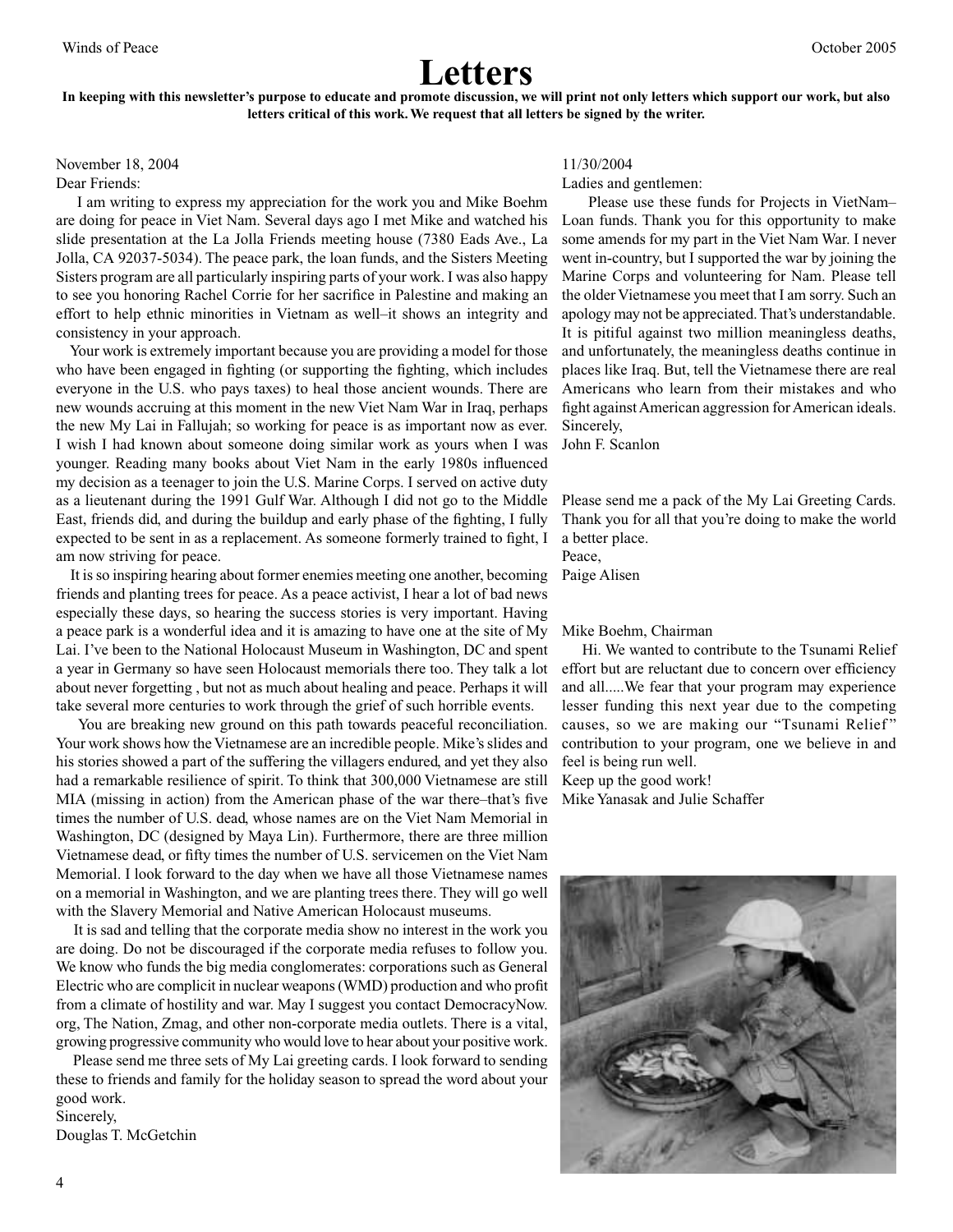## **More Letters**



Bernie Duff hugs his former enemy. He is an American vereran who came back to Vien Nam this year, his first time back since the war. Earlier this year he and other veterans we was traveling with visited the My Lai PPeace Park, where they planted a tree together.

### Dear Mike,

Christmas greetings!

 Thank you for sending Winds of Peace. We both seem to be trying to heal the wounds of U.S. wars. I deeply admire your efforts.

 God bless us in this Christmas season and set us free, more and more from the scourges of war, fear and arrogance.

A blessed New Year, Dean Brackley, SJ Centro Mons. Romero Apartado Postal 01 168 San Salvador, El Salvador Central America

P.S. My new book is out: The Call to Discernment in Troubled Times, Crossroad.

#### Dear Mike,

 "If we could love even those who have attacked us, and seek to understand why they have done so, what then would be our response? Yet if we meet negativity with negativity, rage with rage, attack with attack, what will be the outcome? These are the questions that we have failed to answer for thousands of years. Failure to answer them now could eliminate the need to answer them at all."

 That great religious leader is not even a Christian, but the Dalai Lama. The saddest thing of all is we have not learned or changed in thousands of years.

Keep up your wonderful work, Becky Nelson

#### Hi Mike,

 I was glad to receive the Winds of Peace newsletter again. I always read it cover to cover...perhaps because the Vietnam war era holds so many painful memories for me....seeing the lives of young men I knew destroyed or damaged—both in physical and psychological ways.

 Reading about your efforts to build bridges of healing and forgiveness helps me also with my deep grief over the devastation our country wreaked on Viet Nam and its people. Thank you for all you and your co-workers are doing to improve the lives of the people.

 As the U.S. embarked on the war on Iraq, I began to grieve again for all the young lives—men and women—who would never be the same, if they lived. And for all the innocent Iraqi women, children, elderly, and men who would die or be wounded, left homeless, hungry, and in grave instability.

 Mike, you have shown us that peace is possible. I, for one, need that hope.

Thanks,

Photo by M. Boehm

Photo by

Barbara Sutton

## 11/10/04

Dear Mike,

 The newsletter looks great. Thank you for publishing my poem. I enjoyed reading the articles and mourn for Rachel Corrie.

I e-tell your story to many people I meet.

In peace,

Adrian Fisher.

### Dear Jackson,

 Pardon my delay in sending you my heartfelt thanks for your lovely article in the October 2004 issue of Winds of Peace. It is always heartening to see spontaneous articles and reviews of the Peace Tales CD! As of today donations have reached the \$11,000 mark, so I am pleased. Enclosed is a donation to the My Lai/Viet Nam projects. I so enjoyed meeting Mike Boehm when he was here. Sincerely,

Sarah Malone

### Mike,

 I found out about your projects at the Blessing of the Bock Beer Festival here in Milwaukee. (See Winds of Peace issue #10).

 Please find my check for a contribution and greeting cards. I use the cards to notify the troops (in Iraq) that I'm sending them Care Packages. I include an inventory and the insurance number, in case the package doesn't make it. I get the addresses and wish lists off of the web site AnySoldier.com. A little time surfing the site shows that the morons who got those kids into this aren't any better at supplying their needs. They depend on sites like AnySoldier to pick up the slack.

 Are the H're mountainyards? I was stationed at Pleiku, so mountanyards are very dear to me. Keep up the good work, Ralph Schmidt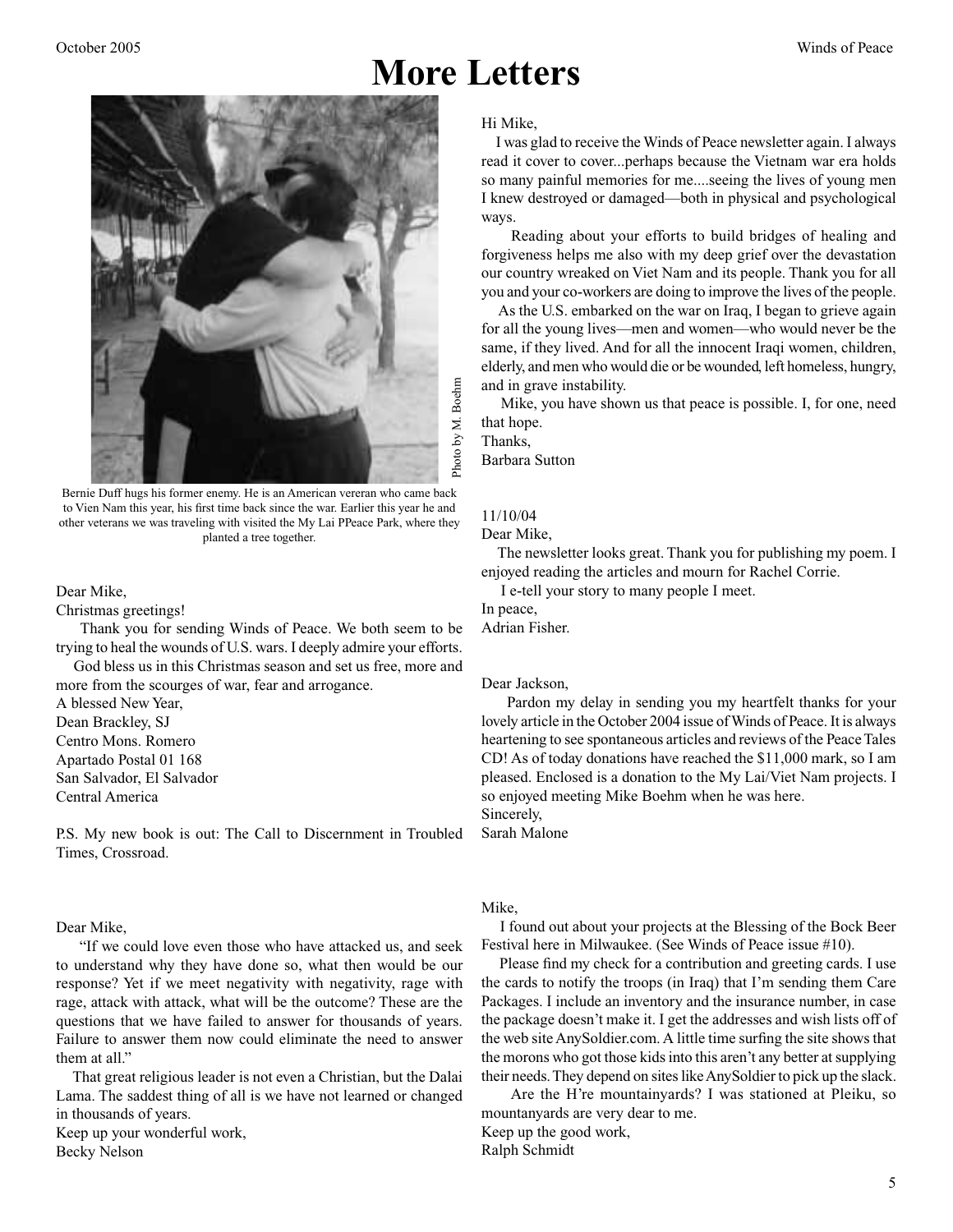## **New loans Set to Help Vietnamese Poor Suffering Effects of Agent Orange**

 For those of us who have followed the debate over Agent Orange all these years, we have seen a very familiar scenario–cries for justice which go unheard, complete denial of responsibility by the U.S. government and the corporations which produced Agent Orange, anger unleashed and uncontrolled. And this reaction is only in response to the mistreatment of American soldiers; the effects of Agent Orange on the people of Viet Nam have been virtually ignored by the parties responsible.

 While it is vitally important that awareness continues to be raised about the need to address our responsibilities concerning the aftereffects of spraying the herbicide Agent Orange on our soldiers and on innocent Vietnamese civilians, it is also important that the anger and grief we all feel about the victims of this abuse not devolve into pointless, mindless rage, as so often happens.

 So, consistent with our approach to the massacre at My Lai, we have chosen to take the path that bypasses recrimination and anger and instead focus on what we can do for the people in Viet Nam affected by Agent Orange.

 We have begun to do so this year with the family of Mrs. Nguyen Ha from Tinh Giang village, one of the villages with a loan fund program funded by the Madison Quakers, Inc.

 This year we visited the home of Mrs. Ha. The household consists of three women: grandmother, mother and daughter. The husband of Ha was sprayed with Agent Orange during the war. When the war was over, he married; and, when he realized he had sired a child with severe birth defects and that his wife had almost completely lost her hearing, he ran away. He has not sent any money for support and in fact has never been heard of since.



Mrs. Nguyen Thi Ha with her mother in front of their home in Tinh Giang village.

 I spoke to thegrandmother when I visited because Mrs. Ha by then had gone completely deaf. She showed me around their "house" mud walls, dirt floor and thatch roof. Then she introduced me to her granddaughter, who is 15 years old but looks about 9 or 10. She can only respond to stimulus such as light or noise; other than that, she has no sentience. One of the medical problems she has is an insatiable craving for water, and so she consumes enormous quantities of water all day long. The grandmother told me that she spends a large portion of her day boiling water for her granddaughter. And, of course, as a consequence of drinking so much water, her granddaughter is urinating constantly. Her mother and grandmother don't know what to do for her. In a house of dirt, where can you put a child like this? They have put her on a plastic chair with slots in the seat next to a door so she can have some light. And so the little girl sits in her urine all day, day after day after day, her feet caked with mud made from her urine.



Mrs. Ha's 15 yearold daughter. Her feet are covered with mud created by her urine.

 Over the years I have seen many children like her. So, after discussing this family's problems with Do, we decided to first fund a kind of house the Vietnamese call a "charity house," a small tworoom house which is made of cement and brick with a cement floor and metal roof. Then, working with the health officials, we want to have the little girl examined, because it's possible the craving for water is a symptom of a kind of diabetes. And lastly, working with the Women's Union, we will ensure the family has a reliable supply of rice each month. Initial investment would be \$1,000: \$700 for the house and the remaining expenses for food and medicine. Yearly expenses after that would be limited to food and medicine.

 There is no solution to the effects of Agent Orange. The genetic damage is done and cannot be undone. But we can provide relief for the family, and that is our goal with this family and others in similar situations in the future.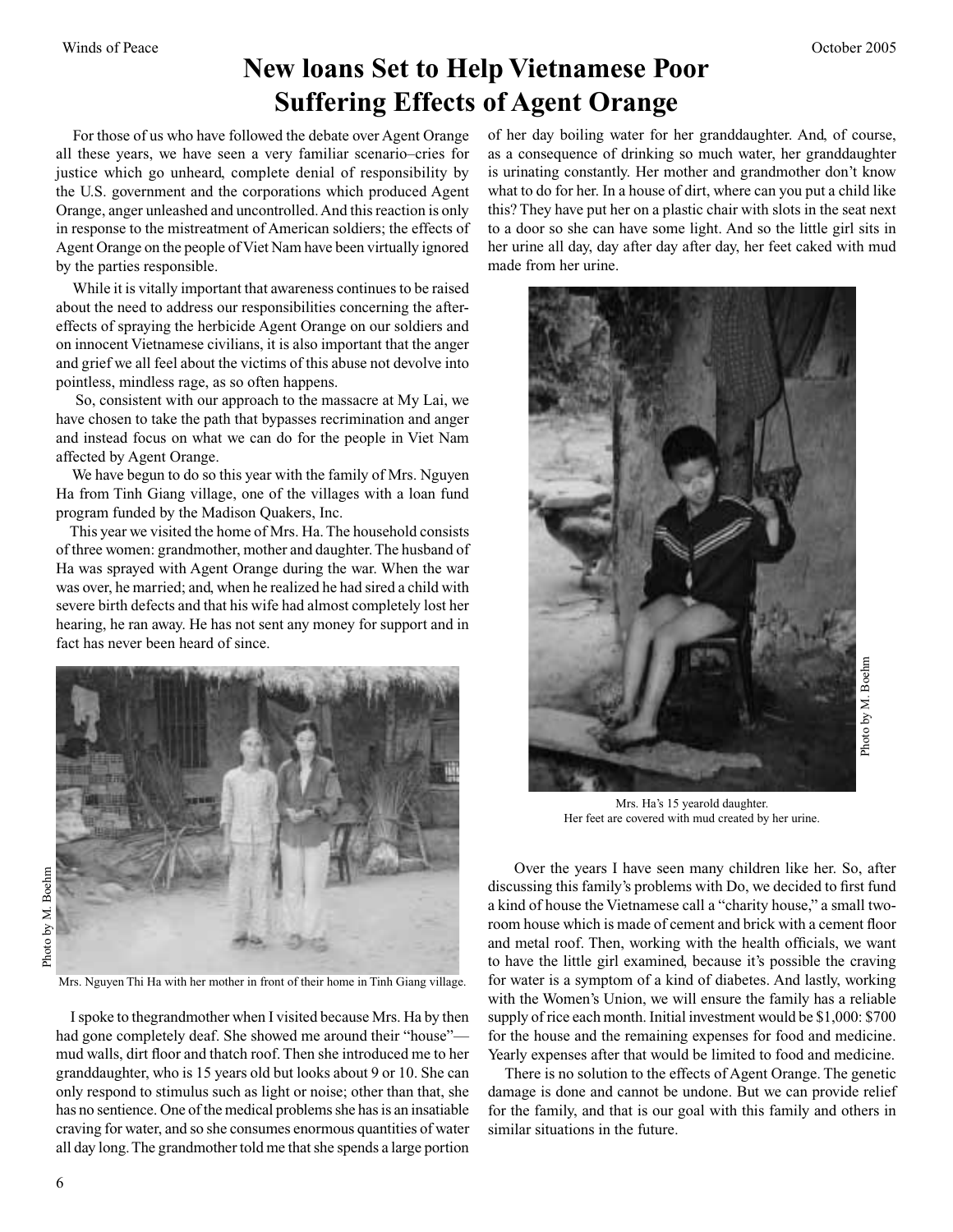## October 2005 Winds of Peace **New Loan Fund Programs Supported by the Madison Quakers in Remote Villages of Ba Bich and Tra Tho**

 Funds for the Ba Bich Loan Fund and the Tra Tho Loan Fund were delivered to the respective Women's Unions this year. The location of these villages illustrates the direction the Madison Quakers are taking to reaching out to the very poorest people of Quang Ngai province. Both villages are not reachable by conventional means, van or sedan. They can only be reached by a four-wheel drive Russian Jeep or by walking. While the trip to Ba Bich required threading our way along rice paddy dikes and fording a river, the trip to Tra Tho village was much more difficult.



The "road" to Tra Tho village.

 The drive to Tay Tra District took five hours, most of that time in four-wheel drive, over a road that was under construction. Along with Do and I on this trip was Mrs. Huynh Thi Thu Giang, the 34-year-old woman whom we are training to work as a translator for the Madison Quakers. The drive back from Tra Tho village will remain forever etched in my memory. This trip took almost two hours over a path that could not be even remotely mistaken as a road. As our four wheel drive Russian Jeep rocked its way over boulder-strewn streams and up the goat paths that climbed the mountain sides, Mrs. Giang would cheer the jeep up the mountain or begin singing another of her endless supply of songs. After two hours we finally reached something resembling a road. When we arrived back at my hotel late that night, she turned to me and said she thought we were all going to die in those mountains, and so she cheered and sang to keep her courage up.

 While that day was a bit of an ordeal it pales in comparison to what the women who will receive the loans must endure. Since conventional vehicles cannot reach Tra Tho village, these women must ride their bicycles if they own one in order to reach the larger villages where they will buy their calves. If they don't own a bicycle, then they must walk miles to the village to purchase their calf and then walk the calf for miles back their village. This effort might seem incredible to us, but the women who receive the loans feel blessed. The effort is meaningless compared to the potential these cows will have for improving the families' lives.

 The Madison Quakers established its first loan fund in My Lai in 1994, and for most of those years the format for these loans has stayed the same. But the last two years have brought a dramatic change to the way these loan funds are set up. Before, loans of no more than \$100 dollars were given to poor women. In some villages, in order to have something to give to more women, smaller loans were given out. But time has shown these small loans end up being not much more than band-aids.

 Loan periods were two years with interest being paid monthly and the principle paid off at the end of the two years. But now, with the increasing improvements in the economy in Vietnam, manifested mostly in the cities, the trickle down effect has finally had an impact on the rural women receiving loans. The price for cows has surged. Two years ago a woman could buy an adult cow for around \$100. Now the price for an adult cow is nearly \$400. This means that most women can only afford a calf, which in turn means a longer loan term. So the loan period is now three years instead of two so these women can raise a calf to maturity, have it bred and then have a calf to sell to pay back the loan. They continue to keep the cow bred and within a few years have developed a herd of their own. In some villages, the local Women's Union has recommended larger loans for fewer women so they can buy the adult cows.

 None of these changes happened overnight. They came about through intense discussions between the various Women's Unions with Do and I. We are all in complete agreement now that larger loans are the only way a woman and her family can be lifted completely out of poverty.

 Our own learning curve has brought us to realize that loans smaller than \$100 are not effective in eradicating poverty. And that has become our goal–eradicating poverty, not just reducing poverty.



Mrs. Giang and Mike Boehm. Mrs. Giang is being trained as an interpretor for our projects and already her skill and enthusiasm has become a tremendous asset for all of us and our work.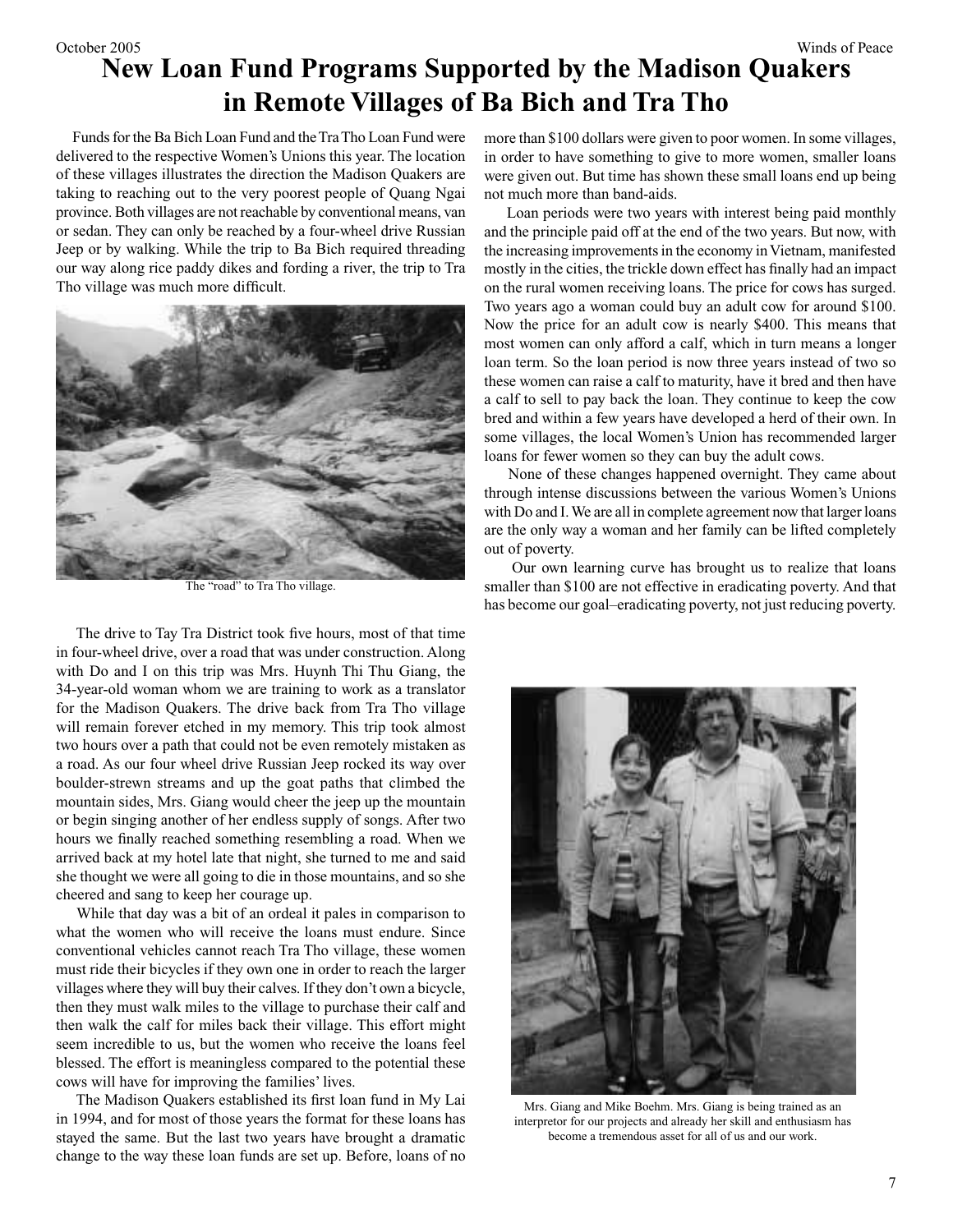## **Portraits of H're of Remote Villages in New Loan Fund Programs**



The patriarch of Ba Bich village comes to meet us during our visit earlier this year. Funding for the Ba Bich loan fund, Ba Tu district, was delivered in August, 2005. Funds for this project were donated by Jeffrey Paulson in memory of his brother who was a Vietnam veteran and who died last year. His story will appear in the next issue of Winds of Peace.



Elderly H're woman with her grandson. When I complimented her grandson as being handsome, she said very emphatically, "No, Vietnamese people are not beautiful. They don't have enough to eat. When Vietnamese people have enough to eat, then they will



H're woman from Tra Tho village. The Tra Tho loan fund was established in the spring of 2005.





Poet Hai sings/recites his poem "Ba Tu Nights." Hai spent years in Ba Tu district where our loan fund projects in Ba Vinh and Ba Bich are located. In "Ba Tu Nights, Hai describes Ba Tu as being so poor "even the fireflies cry."

All photos by Mike Boehm.



H're woman from Trung Ke village carrying forage she had harvested in the mountains to feed her cow.



H're villagers from Tra Tho village.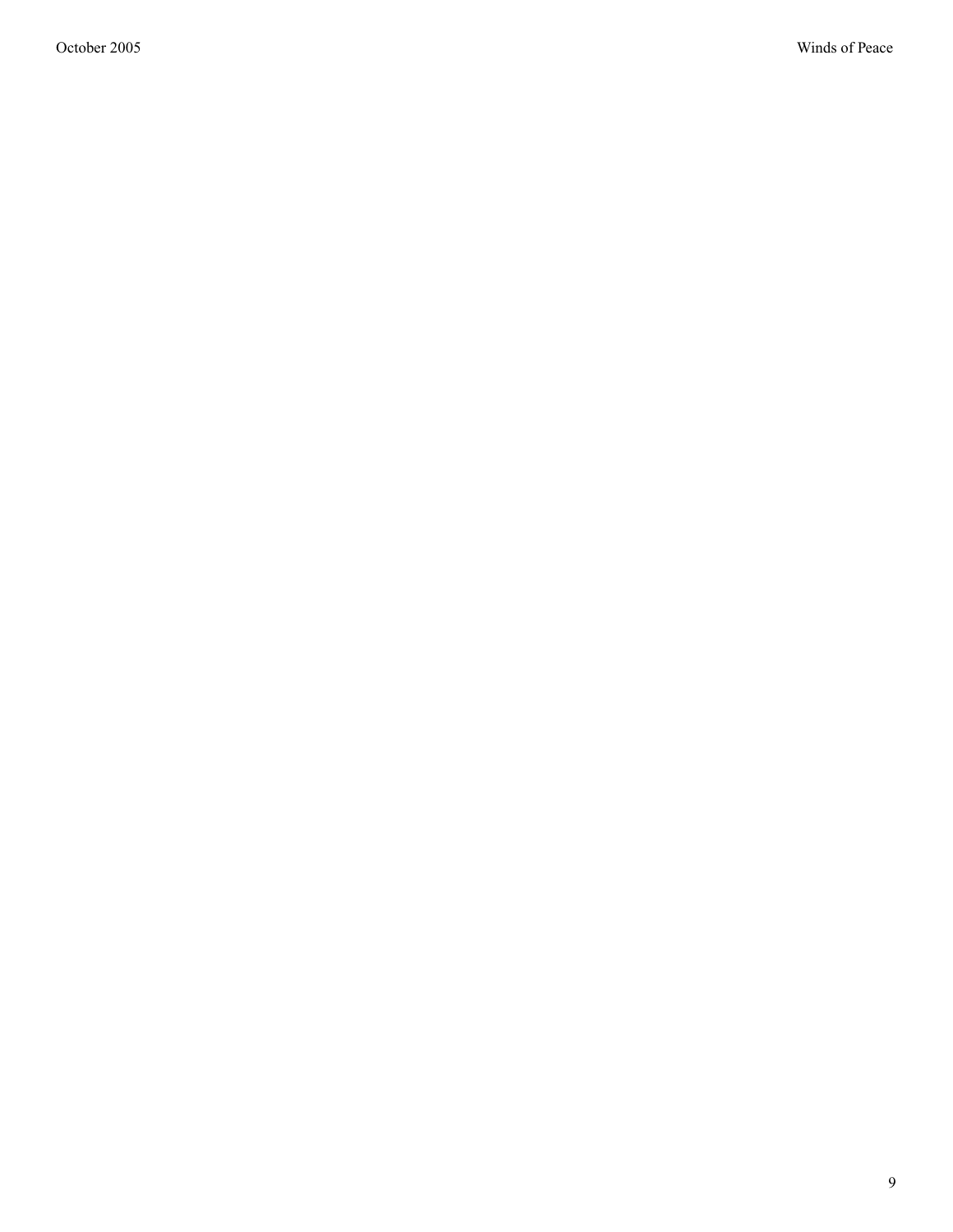Winds of Peace **October 2005** 

## **Japanese Visit My Lai Peace Park Mike Boehm Gives Slide Presentations in Japan**

"I strongly think that your project (the My Lai Peace Park Project) is very important in the sense of "giving each country a way to communicate on a deep, emotional, spiritual level."

 –Professor Hiroshi Fujimoto, Chair…..Nanzan University, Nagoya, Japan.



The group of Japanese adults who traveled to Viet Nam this year with Professor Hiroshi Fujimoto of Nanzan University, Nagoya, Japan.

 I first heard from Prof. Fujimoto in late summer 2003. He sent me an e-mail asking if he and a group of his students from….could attend the ceremonies at the My Lai Memorial on March 16, 2004. Phan Van Do and I arranged for their visit to the memorial and more. When they arrived, we also brought them to the dedication ceremony for the newest primary school building that the Madison Quakers had funded for My Lai. Then we took them to the My Lai Peace Park to plant their tree.

 Although it was the decision of his students to visit My Lai as part of their overseas program, it was also a landmark trip for Prof. Fujimoto. In our conversations over the last two years, I found that he was profoundly affected by the American war in Viet Nam. We Americans never realized what impact that war had on other countries around the world, especially in Asian countries. In Singapore, for example, because of the intense demonstrations



Students at My Lai Primary School doing their morning exerciese to music.

against the war in Viet Nam, the students there were called the "lost generation" by their parents.

 Viet Nam first came into Prof. Hiroshi Fujimoto's life when he was a high school student in Japan. In one of his classes students were allowed to choose a topic for discussion, and one of his classmates asked that the class discuss the effects of the U.S. war in Viet Nam on Japan especially in Okinawa. (Explain Okinawa) Hiroshi had never heard of this before and was very embarrassed because of his ignorance. From that point on Viet Nam the war and Viet Nam the country became powerful, integral parts of his life. He told me once that Viet Nam was his teacher. In addition to attending demonstrations he began to immerse himself in the sturdy of U.S. foreign policy and has since become one of the foremost authorities in that field in Japan.

 In 1996, he was asked to present a paper dealing with the social consequences of the war in Viet Nam on U.S. society. By this time the massacre at My Lai had come to represent the whole war, and so he did an internet search for My Lai and found our web site, www. mylaipeacepark.org. and for the first time discovered the Madison Quakers projects there. He followed our progress over the years



Our friends from Japan,most of whom are anti-Vietnamese war protestors holding hands after planting their tree at the My Lai Primary School. The school buildings were funded by the Madison Quakers.

and then in the summer of 2003 sent me the e-mail that began our relationship.

 This year Prof. Fujimoto returned again to My Lai, but instead of traveling with students, there were nearly 40 Japanese citizens arriving with him in My Lai. Almost all of these people were former anti-Viet Nam war protestors, so their visit to My Lai had something of the feel of a pilgrimage. As the students did last year, our friends from Japan attended the ceremonies at the My Lai Memorial, where they offered their wreath of flowers. Afterward, we again visited the My Lai primary school. A tree was awaiting them there and after planting the tree they formed a circle around the tree and stood in silence for a few moments.

Finally, we went to the My Lai Peace Park where we all planted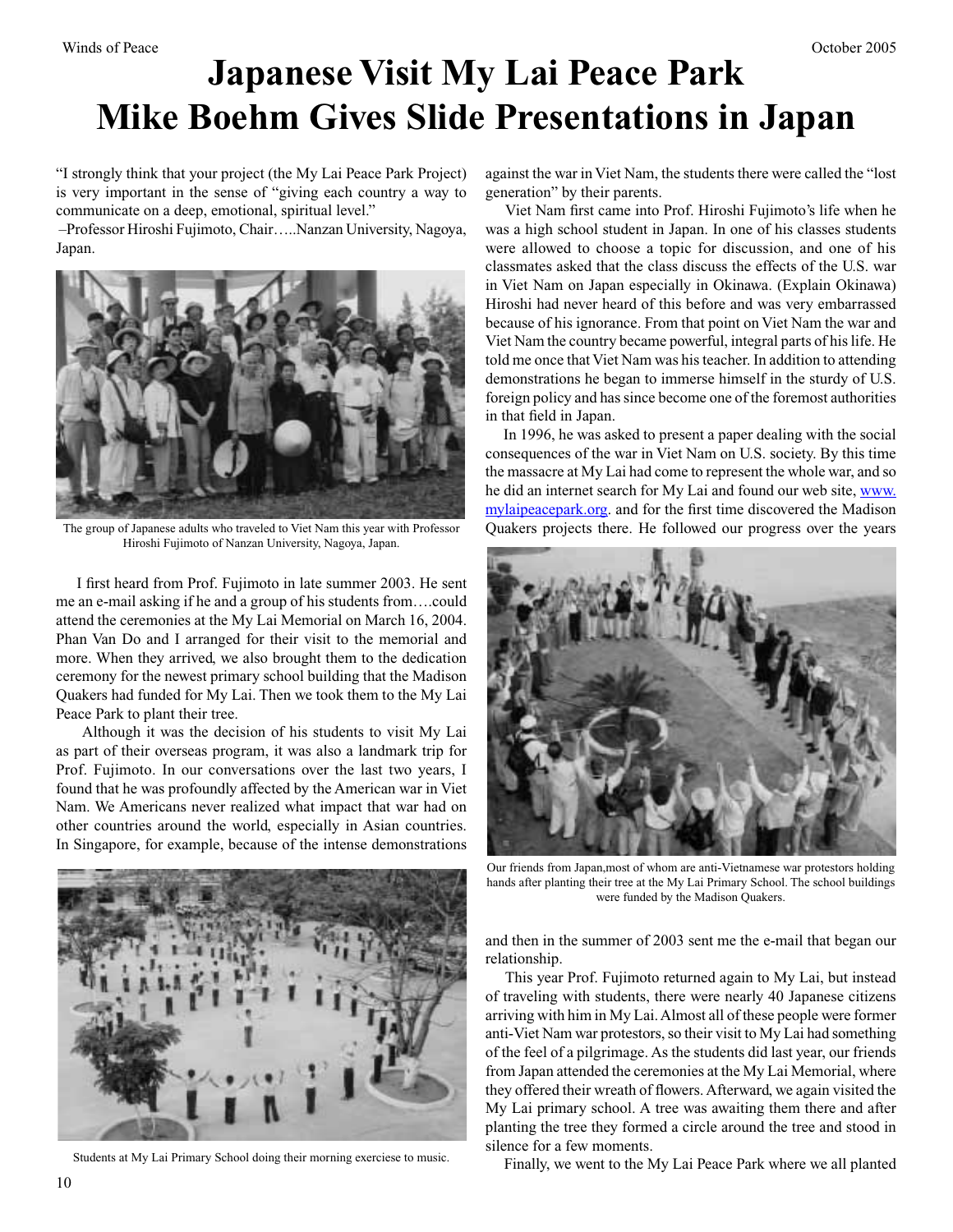### October 2005 Winds of Peace **Japan continued**

trees together with survivors of the My Lai massacre and then went to My Khe beach for lunch. Over lunch Professor Fujimoto and I finalized plans for me to travel to Nagoya and Gifu, Japan, to give a series of presentations about the Madison Quakers projects in My Lai and elsewhere in Viet Nam.

 I arrived in Nagoya on May 3. Although I was not scheduled to give a presentation for another two days, interest by the media in Japan was so strong that I met and was interviewed by them almost immediately upon arriving in Nagoya. Before the delegation from Japan arrived in My Lai, Professor Fujimoto and his colleague Professor Kan had come to Quang Ngai a day earlier to visit some of our loan fund projects in mountains. Neither had ever witnessed poverty like this and was moved by our help for the poor. Prof. Kan told me that he has donated to humanitarian organizations in the past but was never sure where the money went. That day he said for the first time he saw the direct results of funding and was impressed. Professor Fujimoto briefed the Japanese media on these projects and the My Lai Peace Park Projects, which is what stimulated their intense interest in the Madison Quakers projects. Then they heard me, a veteran of the war in Viet Nam, speak of "breaking the chains of hatred" and were very moved. Nearly ten articles were written and two television programs were produced covering the presentations



Professor Hiroshi Fujimoto, right, talks with Mr. Imabayashi Tamotsu. Mr. Tamotus, now 80, had volunteered to become a Kamikazi pilot. Fortunately, there were no longer any planes for him to fly. He came to hear Mike's slide presentation, "Hope rises from the ashes of My Lai" after seeing a flyer in the subway station. He said, "This is very important, so I must come to hear the presentation."

and the messages that came out of them. Over and over again during the week I was in Japan, the people I met seemed shocked that this message of "breaking the chain of hatred" was coming from a veteran of the war.

 The venues where I gave presentations were very well organized and well attended. More than 180 people came to the presentation in Gifu, organized by Tatsuo Iwama, far more than have ever attended a presentation here in the U.S. Young Japanese felt compelled to work for peace after seeing the presentation. Older people had the same reactions as people here in our country, that a beacon of hope had suddenly appeared through the darkness/bleakness of the death and destruction occurring throughout the world today.

 The students organizing the last presentation at Nanzan University were impressive in their commitment, organizing skills,

and the passion they felt for these projects. They were able to gain cooperation that had been unheard of before. For example, they wanted to post flyers on the walls of the subway system. Rules absolutely forbid such activities, but when they approached the Station Master and told him what this event was about, breaking the chain of hatred in My Lai, Viet Nam, he agreed immediately to allow the flyers to be posted.

 The students, led by Sachiko Ota, divided the presentation into four parts and assigned four different young women to translate each segment. I worked with these students over a period of two days, sitting down with each one and telling them exactly what I was going to say during the introduction, during the showing of the photos (via PowerPoint) and in the conclusion. They then translated this and the meaning of the concepts behind the photos into Japanese. Every move was choreographed so everyone knew what to do and where to be at all times. Very impressive!

 Some of the questions afterward were very interesting. The war in Iraq was very much on their minds, and I was asked if the people of the U.S. wanted the people of Japan to fight with/for them in the war in Iraq. Another question was: "Do the people of the U.S. want to forget the war in Viet Nam or do they want to reflect on it?"

 When we think of Japan, we think of war. We think of the horrors committed by the Japanese during WWII, as well as those committed on the Japanese–the fire bombing of Tokyo and the dropping of the atomic bombs on Hiroshima and Nagasaki. What we have lost track of is that it has been more than 60 years since Japan was in a war and, except for their elders who experienced WWII, they have forgotten what war does to people. They have no idea what war does to the children sent to war, the emotional, spiritual destruction of the warrior and the intense, destructive hate it engenders. Japan has a conservative government now and, under pressure from the U.S. government, they have been trying to overturn Article 9 of their constitution. Article 9 forbids the Japanese from ever having a military. The U.S. government wants that article overturned in order for Japanese soldiers to help us fight in our various wars.

 I used the question about hatred to address this constitutional crisis and told the people that, if they allow this, their children will then be destroyed by war and they will carry that destruction back with them to infect their own people.

 I left Japan feeling validated. Here were a people that "got it." They understood the value of creating relationships and moving beyond hate. And I left Japan knowing I would return. I have been invited back to give more presentations, talk to high school students in Japan, and to meet again with officials of the Hiroshima Peace Park to further discuss the possibility of a relationship between the Hiroshima Peace Park and the My Lai Peace Park.

 At one point, one of Hiroshi's students watched Hiroshi and I together talking, and she said we looked just like brothers. So, I am looking forward to returning to Japan to see my "brother" again.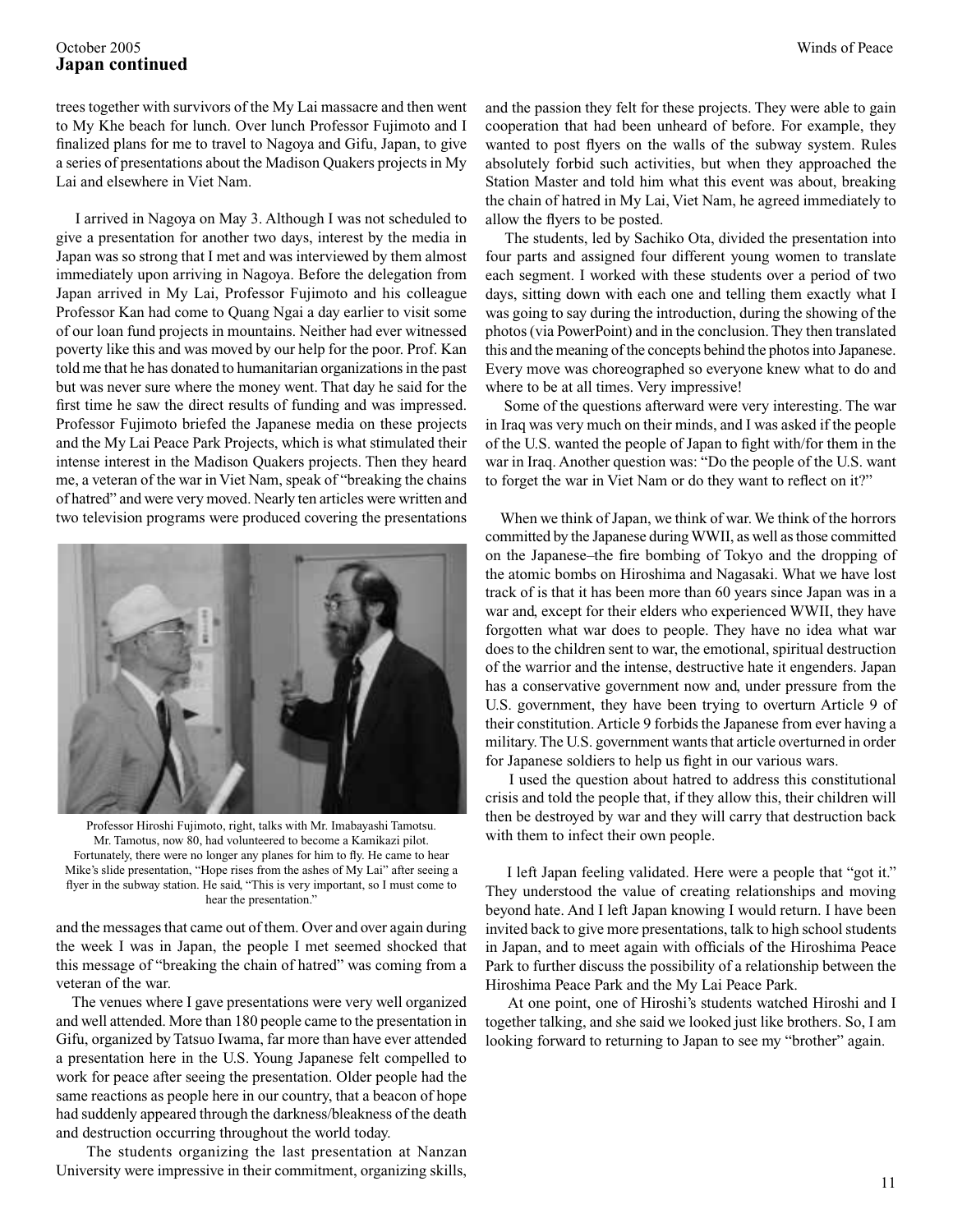## **Japanese Students Respond to Mike Boehm's Presentation Hope Rises from the Ashes of My Lai**

Hello! Mr. Boehm, I'm Sachiko Ota, a member of Fujimoto teacher's seminar. How are you? It's a week since our big event, and it was a good time for me to reflect all the things that happened last week. So I am e-mailing you to tell what I thought.

First, I really want to thank you for coming to Japan and

The phrase "Hatred and sorrow can be changed into love and peace" moved my heart. I am working to establish communities for Brazilian and Japanese people to live together. My activity is not so big like yours, but your phrase encouraged me to work hard. I will always have hope in mind and try to change hatred or sorrow, discrimination

giving us a lot of lectures! We could search about the Vietnam War, or about you by text and Internet, but they don't have reality. And it's not enough to have enthusiasm for studying hard and thinking deeply. But you came and your stories had strong power to me, because you had actually experienced war and suffering and grief of war. I feel anger against the US, which doesn't consider the situation of other countries' people. So I want to think how to make the world peace. And you made me think this way. Thank you very much.



I was really touched that you are trying to face up to suffering and grief through the project in spite of the opposing opinion about the Viet Nam War in the U.S. I realized that we can create hope in whatever ways, and that I have to think about it more. Thank you for your precious

or prejudice into

Smiling faces of

 Second, I think what you did, which is giving a lecture to many people, had a big meaning. You gave them a chance to think about wars and peace. I'm studying about foreign affairs, so I sometimes talk to my family about it. However, they don't try to listen to it seriously. I want them to think about it so that something's going to change, but they don't think, because they are not concerned in the problems at all. We are living peacefully, far from war. It's difficult to think about it…

 Then last wee you, who have experience of war, came to speak about the experience and many people were stimulated by your speech. I knew it by questionnaires, which I read. I hope more and more people know what's happening all over the world now.

 I was glad to see you and go to Hiroshima with you. Thank you very much!!

Yours sincerely, Sachiko

Following are other comments made by students after Mike's presentation. The students did not sign their names because...

I remember the phrase you said in the lecture: "Moving beyond hatred." There is hatred in the relationship between Japan and other Asian countries. The message gives us the power to confront the problem and live together with those Asian countries as a member of the world.

children of My Lai in a slide was so impressive for me. You experienced various feelings, loss of humanity and the meaning of life, and despair. I think all of them made your project stronger, and they are giving the world a ray of hope.

A conflict after the Viet Nam War has not been finished because of hatred between America and Viet Nam. I thought that we, young people, had to follow the projects by Mr. Mike Boehm to dissolve the hatred.

Though people have been losing their memory for the Viet Nam War, it was good to listen to valuable speech by Mr. Mike Boehm who is working steadily for Vietnamese people. His speech caused me to think about whether Japanese worked like he did for the people in China, Korea and Southeast Asia after the Japanese-Chinese war and 2nd World War. It might be real regret and apology.

I learned the difficulties in knowing each other and realizing conciliation. How wonderful it would be if more and more people would have the courage, which would make hatred change into peace and love.

I thought you were a very great person because you have done so many things for people in Viet Nam. And you also have devoted your life to help poor people. I respect you so much.

I have never known an American like you. I learned that we can change hatred into hope and it is important for us to regard each other as a person with dignity.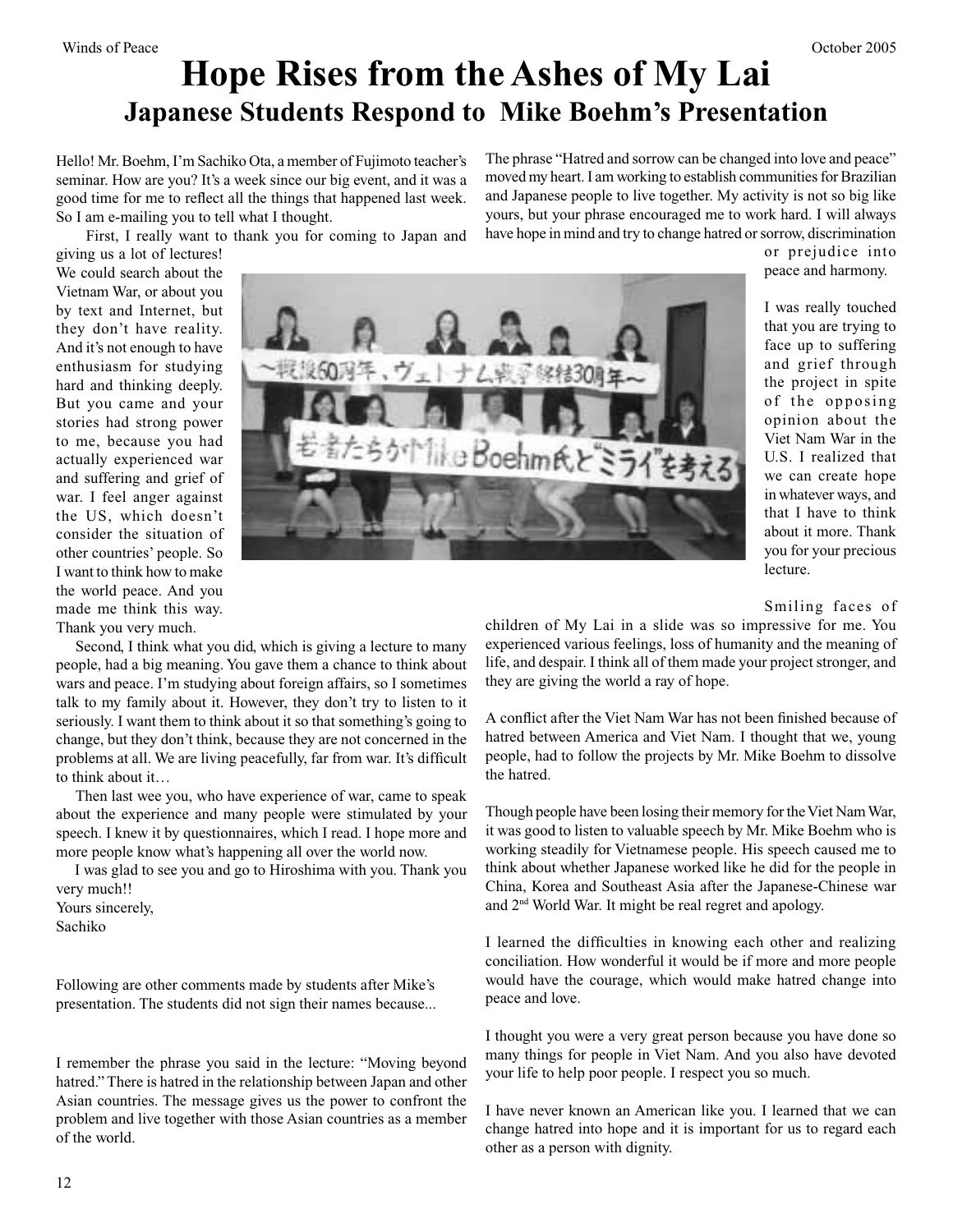## October 2005 Winds of Peace **Japanese Students continued**

## **Hiroshima Peace Park**

You said "To prevent wars in the future." I, as one young person, want to know wars in the past, follow the memories, and do something for peace in the future.

I think Mr. Boehm is a person with a warm heart. I am glad to see a good American like you.

I learned that the way American people reflect on the experience in the Vietnam War is the same as the way Japanese reflect on the experience in the WW2. I began to realize if a minority took actions with belief it can change public opinion afterwards. That gave me hope.

His projects are really great. I hope more and more people will gather from all over the world to join these projects. At the same time, some people still consider that the war was right. How to let them think about peace is a big problem.

His story is real and very sad, but I'm so interested in his lecture. I think history will be forgotten someday. It is our task to tell people in the future how important peace is.

Mr. Mike's existence, as making peace and hope from My Lai, which has a tragic past, is very important to make peace all over the world, not only the relationship between Viet Nam and America.

Because Mr. Boehm had been released from the past as a Viet Nam veteran and found the way to live, his face was very shining.

I was so impressed by his presentation that I cannot put my thoughts into single word. What impressed me most was that "We can change the horrible past into new and bright future." As I saw him, who could get over his bitter experiences in the past by doing that, and listened to him I could not suppress my tears. I shed tears not only because I was moved by his activities, but also because I felt his idea was excellent. I realized that it is important never to repeat past failures but to create peace with hope.

When I heard from him that America is still divided and there is a controversy over the legitimacy of the war in Viet Nam, I felt pity that the still continuing war in Iraq is going the same way as the Viet Nam War 30 years ago.

I came here because of my teacher's recommendation, and I didn't know much about the Viet Nam War, and of course didn't know anything about My Lai massacre until now. Even now war breaks out all over the world. I hope your activity will lead this situation into a better one someday.



Peace Candles at the Hiroshima Peace Park. Visitors were invited to write their wishes expressing their visions of peace on the paper wrapped around the candles which would then be lit at night.

 Shortly after I arrived in Nagoya I was taken to Hiroshima to visit the Hiroshima Peace Park. Upon hearing about the My Lai Peace Park, one member of the staff at the Hiroshima Peace Park notified the local press, who came with me during my time there. This was difficult for me because I was still pretty raw emotionally after spending three months in Viet Nam. Then, to visit the Hiroshima Museum and see all those terrible photos of the atomic bombings was almost too much to bear, and I struggled not to break down in front of the press.

 Still, they were very receptive to the idea of the My Lai Peace Park and at some point the possibility of a future relationship between the Hiroshima Peace Park and the My Lai Peace Park surfaced. As we explored the similarities between Hiroshima and My Lai (as representing the whole war in Viet Nam), the obscene horrors committed in each, we began to realize that from each of these horrible killing grounds hope has arisen. From that realization came the idea of the potential that a relationship between the Hiroshima Peace Park and the My Lai Peace Park could have not only for our countries but also for countries around the world.

 A few days later Hiroshi and his students, one of whom, Frank Dhont, was from Belgium, were discussing atrocities. Frank angrily denounced the Japanese for their atrocities at Nanking and elsewhere. I stepped in and said that no one is innocent of atrocities, that when you go to war, atrocities are inevitable. And if we continue this finger pointing, then we will once again be locked in a closed cycle of hatred and recrimination. I talked about the beginning of the conversation necessary for a future relationship between the Hiroshima Peace Park and the My Lai Peace Park. Then I asked, what if a delegation of Japanese from Hiroshima visited Nanking to develop a relationship between them on behalf of their two countries? Could anyone predict what the linkage of Hiroshima, Nanking and My Lai would do for promoting peace around the world? This led to considerable discussion about the potential of a relationship between Hiroshima and My Lai to become example for peace loving people around the world.

 Next year, when I return to Japan, we hope to move this potential relationship closer to reality. With the world situation what it is today, peace-loving people of the world must unite.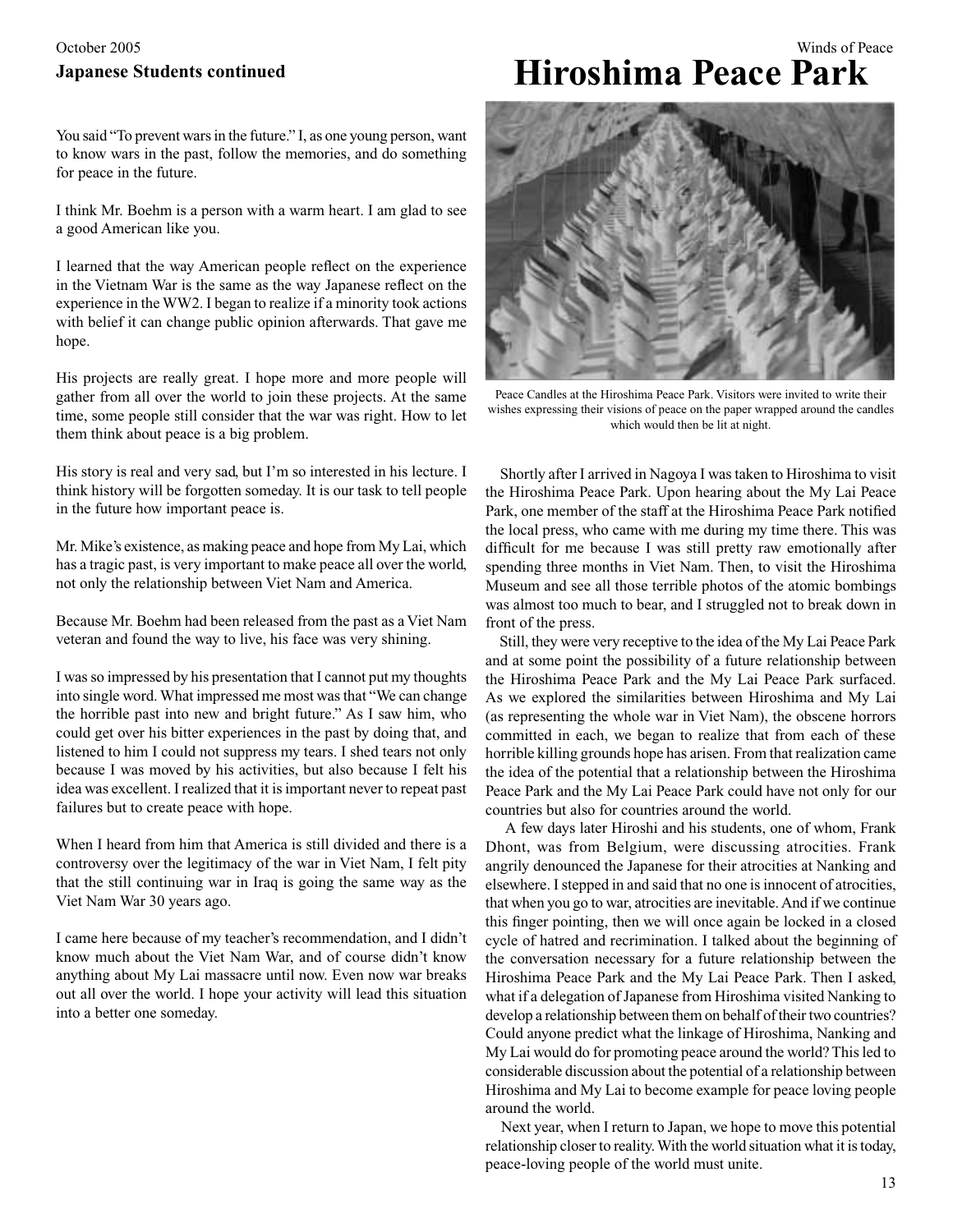## Winds of Peace **October 2005** Viet Nam and Alaska celebrate the 30<sup>th</sup> anniversary **of the end of the American war in Viet Nam**

Recently I gave a slide presentation to a group of veterans belonging to a Vietnam Veterans of America chapter in Marquette, Michigan. During the question and answer period that followed one woman asked why, if the Vietnamese have been able to move on from the war, haven't the American people done so as well? For the last thirteen years that I have been facilitating these humanitarian projects in Viet Nam on behalf of the Madison Quakers, I have encountered this dichotomy over and over. I saw it again this year as the 30<sup>th</sup> anniversary of the end of the American war in Viet Nam was approaching.

 For the Americans there seems to be no consensus as to why our country is still divided over the war in Viet Nam. One factor is that we have never come to terms with our responsibility to the people of Viet Nam and to ourselves as a result of the war. Another factor is the vast gulf that exists between the people of Viet Nam and the U.S. in the context of our two countries' cultural histories. Our country is less than 230 years old, while the country of Viet Nam is over 3,000 years old. What does that imply? Can we even begin to comprehend the wisdom and maturity gained by a country over a period of more than 3,000 years? And is it possible we could learn from them?

 Above all else, however, is the pragmatism that pervades Vietnamese society and prevails in the Vietnamese people's response to war and relations with former enemies. Two events this year, both commemorating the end of the American war in Viet Nam and the reunification of the country illustrated to me that blend of romanticism and pragmatism unique to the people of Viet Nam. The first event was the  $30<sup>th</sup>$  anniversary of the end of the war in Quang Ngai province; the second event was the Celebration of Peace and Reconciliation in Homer, Alaska.

 The end of the war in Quang Ngai province came on March 24, 1975, more than a month before the fall of Saigon on April 30, 1975. On March 24 this year the 30<sup>th</sup> anniversary of the end of the war was celebrated in downtown Quang Ngai city. It would be expected that the Vietnamese, proud of their victory 30 years before, would emphasize the military in their parade. This was not the case in Quang Ngai city. There was a brief parade of soldiers with rifles but by far the major display was of progress.

Float after float came down the streets highlighting the strides the



One of many 30th Anniversary parade floats celebrating the progress in Quang Ngai since the liberation.

Vietnamese have made in telecommunications, medicine, fisheries, and construction – efforts that show they are now becoming part of the world community. The atmosphere was relaxed and festive with people lining the streets while the floats passed by, interspersed with delegations of representatives of the ethnic people from the mountains, youth groups, Buddhist monks and others. Looking to the future, not dwelling on the past was the theme that was promoted over and over in this commemoration and others celebrating the end of the war.



The celebration of Peace and Reconciliation in Homer, Alaska. On the final day, people from around the world were given incense to burn at this altar made of driftwood in memory of all the victims of war. As people came up to the altar to pray and place incense, Mike Boehm (off to the side) played Ashokan Farewell on his violin. Photo:Courtesy Michael Armstrong and Homer News.

able to participate in a very moving commemoration of the  $30<sup>th</sup>$ anniversary on the other side of the world from Viet Nam. Veteran Mike LeMay of Homer, Alaska, conceived this event, the Celebration of Peace and Reconciliation, with support by the community of Homer. The purpose of this event was to "promote healing and forgiveness among all Vietnam veterans and their families through participation in shared activities, dialogues and discussions in a nurturing, harmonious and joyful environment where there is a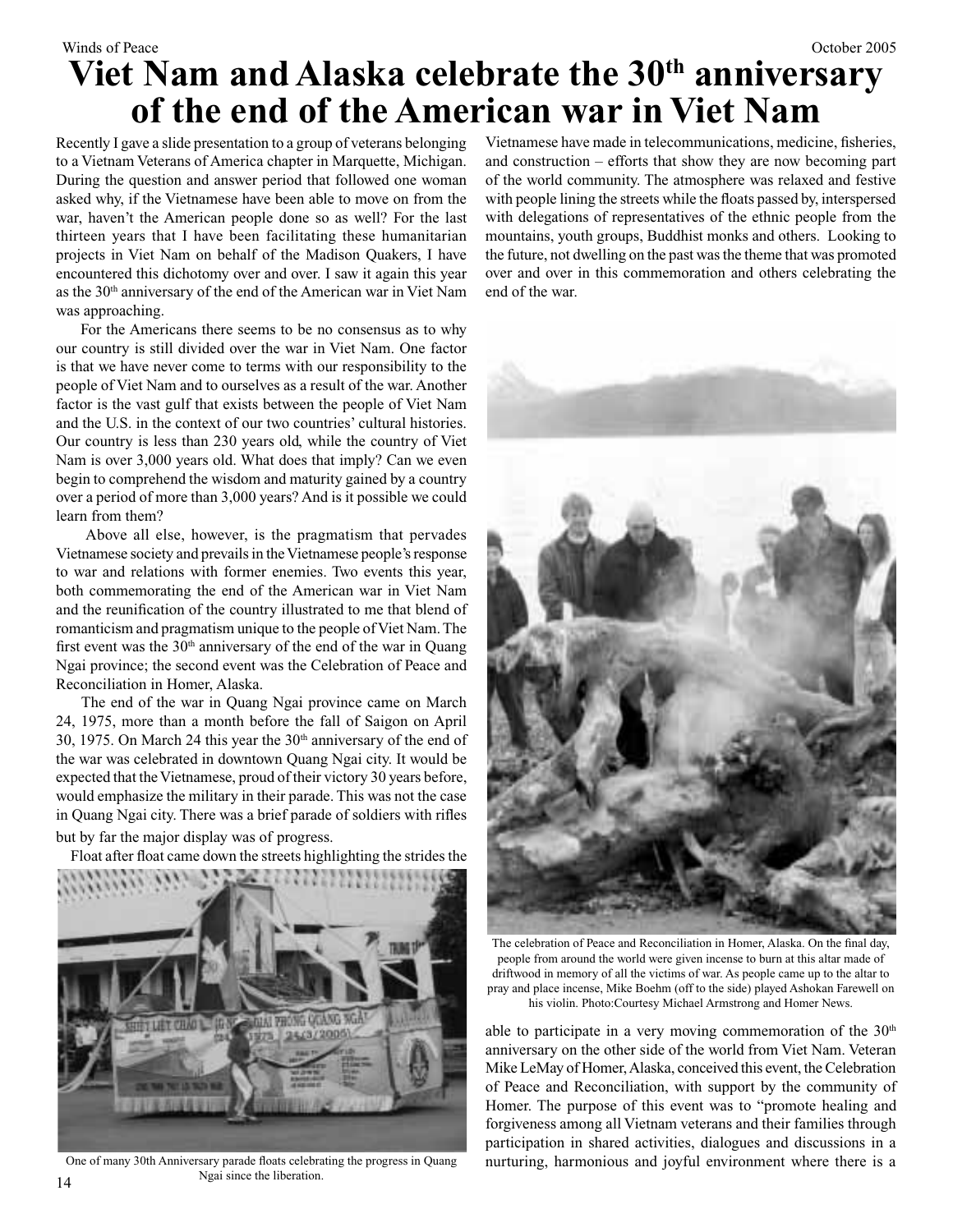



Standing in front of Kachemak Bay after releasing the block of ice composed of water brought from Viet Nam and from around the U.S. Photo: Courtesy Mike LeMay.

commitment to promoting an understanding of our cultural differences and shared humanity." Recognizing that any healing, any path leading away from the war and into the future, must include the participation of the people of Viet Nam, Mike invited a delegation of Vietnamese veterans to join us in this important ceremony. The Vietnamese understood the spiritual nature of this event very well and put much thought and care into the choices of whom they would send to Alaska. The delegation consisted of three veterans from the three important areas of Viet Nam: Mr. Nguyen Hien, from the north; Mr. Tran Van Sang, from Hue; and Mrs. Le Thi Thanh Liem from the delta region of Viet Nam. Also part of the delegation was Hoang Cong Thuy and Bui Van Nghi, representing the Vietnam Union of Friendship Organizations.

 Water was gathered from the three regions of Viet Nam, first mingled together in Viet Nam and then mixed with the water brought by participants from Alaska and the lower 48 states. The water I chose to bring with me came from the Yahara River in Madison, WI. The mingling of these waters was the spiritual kickoff for the weeklong activities. As we poured our water into the common fountain, we voiced our thoughts about what we hoped would come from this ceremony. Louis Block, a veteran from California, said, "I offer this in peace, that we may be unified as brothers and sisters for all time." Mrs. Liem, formerly a captain in the People's Liberation Army in the Mekong Delta said, "It is our hope that our veterans can reach hands, so that our children and grandchildren can lead a peaceful life."

Although there were a number of scheduled events over the next few days, including fishing for salmon and halibut, the unscheduled events proved at times to be the most powerful.

 Most of us American veterans were housed with the four men from Viet Nam in the Good Karma Inn, the Bed and Breakfast owned by Mike LeMay. In the evening we would gather around the kitchen to talk more informally. One evening General Hien was giving us the history of his 40 years of fighting in wars against the French, Americans and Chinese. To give an example of the scope of his wartime experiences, he said he had been wounded three times 15 days before the battle at Dien Bien Phu in 1954, the battle that defeated the French and forced them to withdraw from Viet Nam. Later in the evening he was telling us of the different tactics they would use against the American forces. Fighting an army like ours, which had such overwhelming firepower, they had to be innovative in order to fight effectively. He began telling us how he and his units would come in close to tanks and place charges on the treads to blow them and immobilize them. As he described one battle he and his units had fought in Quang Tri province, Louie

Block, now wheelchair-bound, leaned forward and started asking him specific questions about the date and exact location of this particular battle. As the general answered his questions, it became clear they had fought in the same battle that day. Louie said, "That was you who blew up my tank." At that point the general lost his formality, came to Louie, and both hugged each other.

 The week's events finished with all of us gathering at the tip of Homer Spit. An altar made from objects gathered from the beach, driftwood and a container of sand, was set up near the water. After passing out incense sticks to everyone present, Mike LeMay asked all of us to remember and pray not only for the soldiers who were killed in war but also for the innocent civilians who were killed also. Then we all bowed to the altar and placed the lit incense sticks in the sand. Finally, we gathered at the water's edge to sing and pray, as the block of ice made up of the water all of us had brought with us floated out to sea, the same sea that connects both of our countries.

 We Americans have a choice: we can stay locked in the past, captives of hatred, or we can re-engage ourselves with the people of Viet Nam and create a new future together in peace.



country over the war in Viet Nam. Many years ago, my brother Dan, also a Viet Nam veteran, stopped speaking to me because he felt the work I am doing to help poor people in Viet Nam was treason.

 Our tours in Viet Nam during the war overlapped, and so I arranged to have an in-country R&R with him in Da Nang. This photo was taken at one point in our stay together. I'm holding a sign, which says 7 days, meaning I had only 7 days left of my tour in Viet Nam. Danny's sign said 335 days.

 I look at this photo now, and I'm almost overcome by the poignancy of it. Neither of us knew then what was in store... not only in our future relations with each other, but also, for Danny, the combat trauma that would change him forever.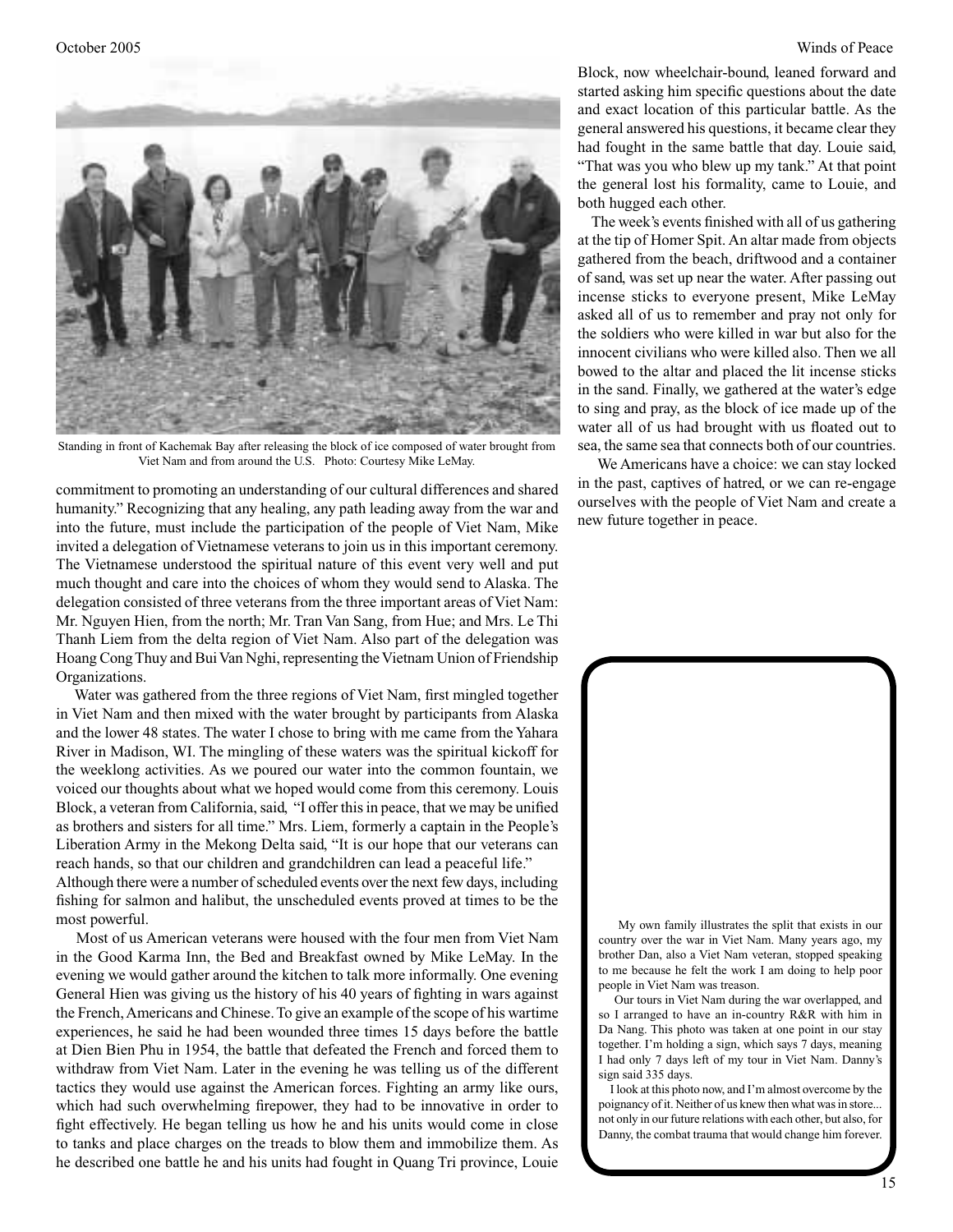Winds of Peace October 2005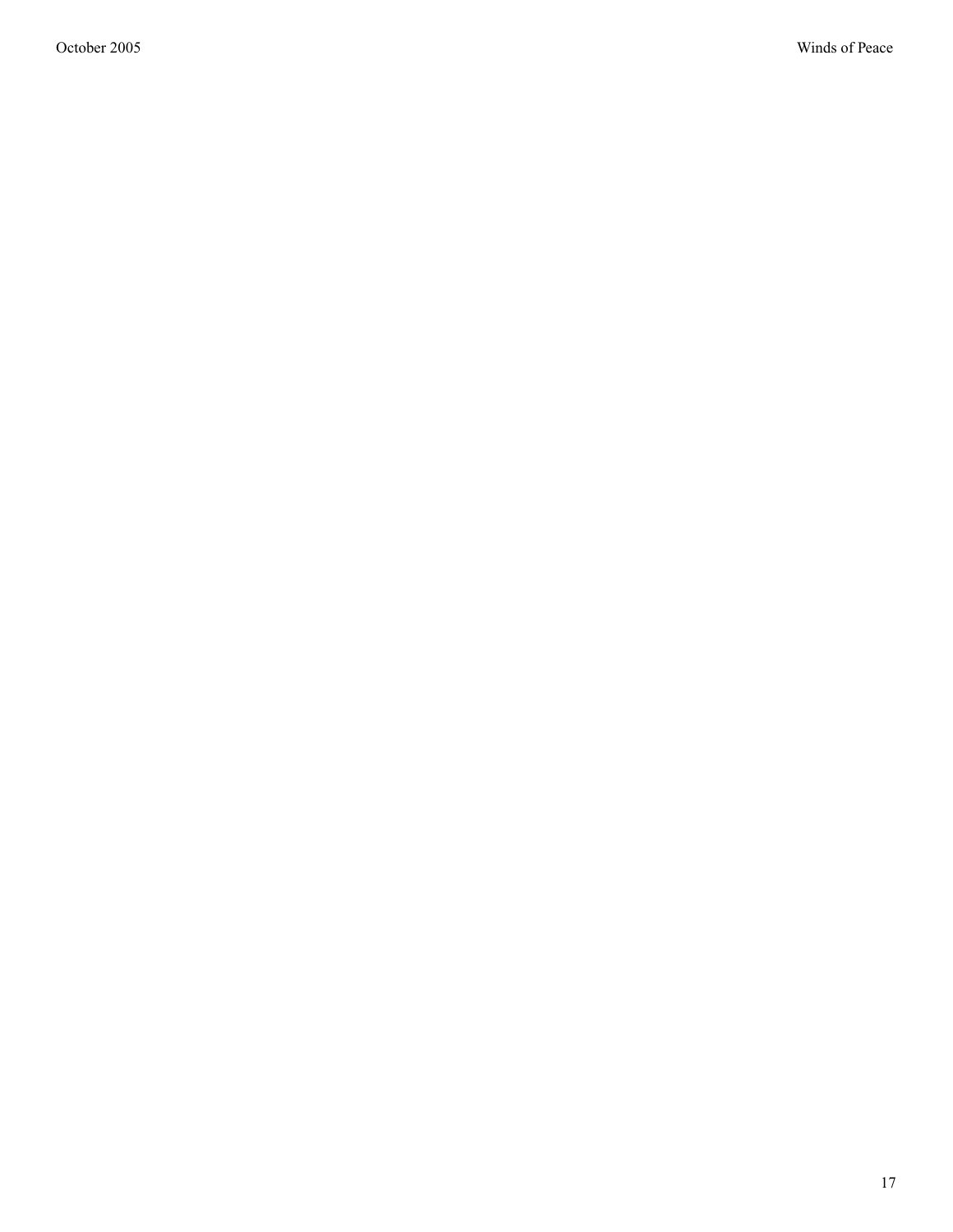## **Response to Mike Boehm's Slide Shows and Speaking Tour**

## **Visit of Mike Boehm to Olympia Friends Meeting By Meera Shanti\***

 Since this last election, I have been thinking a lot about the state of our world, what it's been like in the past, what it is now, and what it's going to be like in the future. I guess I had been struggling with trying to figure out how to make a difference in the world, even when the contribution I'm making is proportionately small.

 A couple of nights ago, I had the opportunity to listen to Mike Boehm talk. He spoke about his experiences in the Vietnam War from 1968-1969. He said that serving in Vietnam was a life-changing experience for him, and is what brought him to do the work that he does now. This work still involves Vietnam, but in a different way.

 Mike does work in My Lai, which is about 200 miles north of Ho Chi Minh City, called the My Lai Peace Park Project. Quakers in Madison, Wisconsin, undertook the My Lai Peace Park Project at the request of the Women's Union of Quang Ngai Province and the Quang Ngai Province People's Committee. The Peace Park, in and of itself, is supposed to represent hope for a peaceful future between our two countries, and I think it truly does. At the park, people come to plant trees in memory of veterans of the war, and people who were killed in My Lai.

 Another project Mike initiated with the Women's Union is a loan fund. This project helps provide loans for poor women, mostly war widows, without collateral. The women use the money to start small businesses like raising pigs, or cows, making fishing nets, or processing flour.

 Mike also helped start a project between the kids at the Marquette Elementary in Madison, Wisconsin, and the kids of the My Lai Primary School. It's a way for the kids in both countries to express love, friendship, and concern for each other through artwork. When Mike started with this project, he would collect the art work from the school in My Lai when he was there, and he would deliver it to the kids here when he came back to Wisconsin. Now, the project has expanded to many different schools, both here and in Vietnam. He also said there are now some Girl Scout troops participating in this art exchange.

 Listening to Mike Boehm speak made me a lot more aware about lots of different things that are going on in the world right now, but also helped me clarify that with which I had been struggling. I realized I was right. My contribution to the world really isn't very large proportionately to the big problems in the world like world hunger, AIDS, or homelessness. However, when I think about all the little problems that bring about these big problems, my contribution seems a lot bigger. If I don't do anything or express my opinion about what is going on, it seems ten times worse then just making the smallest effort to try and help someone or a group of people even if I fail. I hope I help in a little way whether it's by giving money, holding up a sign, going to a meeting, or doing a piano recital.

No matter what the contribution is, and even if it feels like you're not doing much, or it gets tiring, it's good for you, for someone else, and for the world.

Olympia Friends Meeting's Right Sharing Fund is a sponsor of the My Lai Loan Fund Project, and I encourage everyone to contribute to this project.

\*Meera Shanti is the 14 year-old daughter of David Albert & Ellen Sawislak.

Dear Mike,

 This is a belated thank you note. Thank you very much for coming to Illinois Wesleyan last fall to talk to my students. Several students told me that it was the highlight of the semester for them.

 I respect deeply for the meaningful work you do. I am sending you best wishes, soft clouds and warm sunshine. Shu-chin Wu

Dear Mike,

 It was a year ago that you came and spoke here in Fremont, MI. I always am deeply moved by Winds of Peace newsletter and I am so grateful for your work in Vietnam. Thank you, thank you!!

Sincerely,

Phyllis Jansma

P.S. I am glad (underlined twice) you planted a tree in the (My Lai) Peace Park in memory of Rachel Corrie. Her memory is precious.

On Nov. 5, (2004) Mike Boehm presented a wonderful picture of your work in Viet Nam to the Reedley Peace Center. I wish to thank you for finding a way to spread friendship and peace instead of hatred and war. Blessings to you all,

Catherine H. Ratmeyer.



A surreal example of East meeting West. The American Statue of Liberty is superimposed on a bust of Ho Chi Minh in a Vietnamese market stand.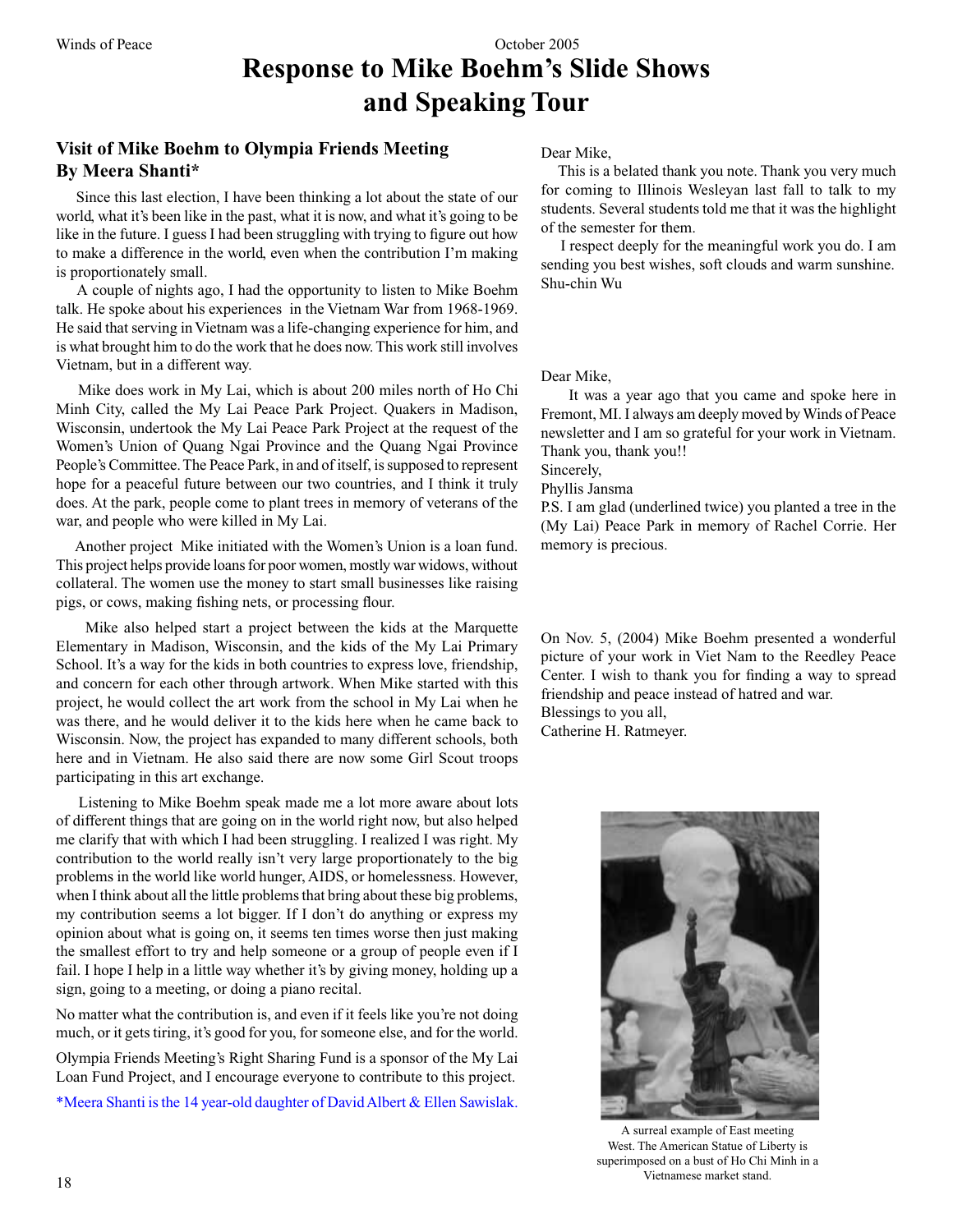### **Mike's Fall 2005Speaking Schedule**

 Mike Boehm will be traveling throughout the eastern U.S. this fall, giving slide presentations about the humanitarian projects in Viet Nam sponsored by the Madison (Wisconsin) Friends. This is a one-hour slide presentation, and if there is interest and time, he will show the award-winning Vietnamese documentary film, The Sound of the Violin in My Lai.

 If you would like to have Mike do a presentation in your area, contact him at 608-244-9505.

October 16 Harrisburg, PA Friends Meeting Contact: Ken Woerthwein kwoert@suscom.net

October 17 York, PA Contact: Ken Woerthwein  $k$ woert $@$ suscom.net

October 25 Washington, DC Fellowship of Reconciliation Contact: Bobbie Stewart theStewarts@erols.com

October 27-28 Ithaca, NY Cornell University Contact: Maria Nguyen dn45@cornell.edu

October 30 Queens, NY Society for Ethical Culture<br>
Contact: David Reis david.m.reis@verizon.r david.m.reis@verizon.net

November 8-9 Clinton, NY Hamilton College Contact: Diane Fox dnfox@hamilton.edu

November 13 Raliegh, NC Raleigh Monthly Meeting Contact: Martin Hubbe hubbe@ncsu.edu

November 15 Atlanta, GA Atlanta Friends Meeting Contact: Sue May sdmay@mindspring.com

November 16 Black Mountain, NC Swannanoa Friends Meeting

Contact: Anne Morrison bobwe12@charter.net

Optional–Please earmark my donation for:



Mike with Vietnam veterans and their wives outside the VVA Chapter building in Negaunee, MI, after a slide show presentation and discussion in June 2005.

| <b>Winds of Peace</b>                                                                                 |
|-------------------------------------------------------------------------------------------------------|
| <b>Newsletter for Madison Friends Projects in Viet Nam</b>                                            |
| <b>Mike Boehm, Project Coordinator</b>                                                                |
| Phan Van Do, Project Coordinator in Viet Nam                                                          |
| <b>Terri Smith, Newsletter Design</b>                                                                 |
| "The people of Viet Nam are looking forward to the winds"                                             |
| of peace blowing from America.                                                                        |
| Please send letters, questions, or written contributions to:                                          |
| <b>Winds of Peace c/o Mike Boehm</b><br>2312 E. Johnson St., Madison, WI 53704<br>Phone: 608-244-9505 |
| Fax: 608-255-1800                                                                                     |
| e-mail: tinhkhe@yahoo.com                                                                             |
| Visit our web site on the Internet at:                                                                |
| www.mylaipeacepark.org                                                                                |
|                                                                                                       |

| Ethnic minority projects                                                                                                                                                                                                                         |
|--------------------------------------------------------------------------------------------------------------------------------------------------------------------------------------------------------------------------------------------------|
| Agent Orange project                                                                                                                                                                                                                             |
| <b>Sisters Meeting Sisters</b>                                                                                                                                                                                                                   |
| Name Name and the second contract of the second second contract of the second second contract of the second second second second second second second second second second second second second second second second second se                   |
|                                                                                                                                                                                                                                                  |
| Address and the contract of the contract of the contract of the contract of the contract of the contract of the contract of the contract of the contract of the contract of the contract of the contract of the contract of th                   |
|                                                                                                                                                                                                                                                  |
|                                                                                                                                                                                                                                                  |
|                                                                                                                                                                                                                                                  |
| $\mathsf{Zip}$<br>State in the state of the state of the state of the state of the state of the state of the state of the state of the state of the state of the state of the state of the state of the state of the state of the state of the s |
|                                                                                                                                                                                                                                                  |
|                                                                                                                                                                                                                                                  |